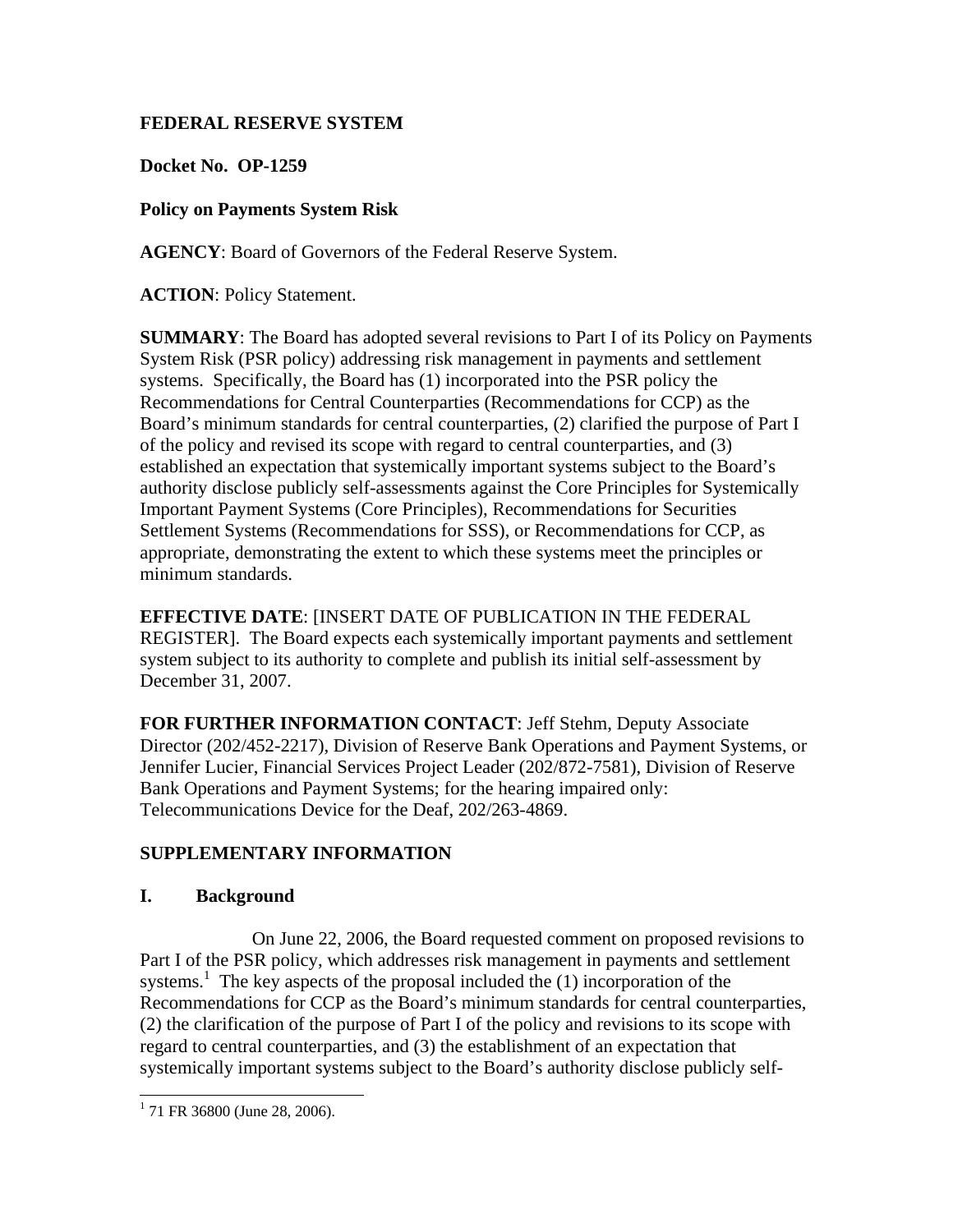assessments against the Core Principles, the Recommendations for SSS, or the Recommendations for CCP, as appropriate. $^2$  The proposed changes did not affect Part II of the PSR policy.

 The Board proposed these revisions to update the policy to incorporate new international risk management standards for central counterparties. As discussed in more detail in the proposal, at the time the Board last revised Part I of the policy, the Federal Reserve was working with the CPSS and IOSCO to finalize the Recommendations for  $CCP$ <sup>3</sup>. These recommendations established minimum standards for central counterparty risk management, operational reliability, efficiency, governance, transparency, and regulation and oversight. At the time it incorporated the Core Principles and Recommendations for SSS into the PSR policy, the Board noted it would review the Recommendations for CCP at a later time and determine whether it would be appropriate to incorporate them into its PSR policy. The Board has considered the comments and is incorporating the Recommendations for CCP into the policy to highlight the importance of central counterparties to the financial markets and to demonstrate the Board's desire to encourage the use of the Recommendations for CCP globally in cooperation with other domestic and foreign financial system authorities. In light of this change, the Board has clarified the purpose of Part I of the policy and revised its scope in order to reflect the important role central counterparties play in the stability of the financial system.

 The Board believes that the implementation of the Core Principles and Recommendations for SSS and CCP can help foster global financial stability. The Board further believes that broadening the availability of information concerning a system's risk management controls, governance, and legal framework, for example, can assist users and other interested persons in understanding and assessing systems against internationally accepted principles and minimum standards and in evaluating and managing any risk exposure to a particular system. The policy revisions proposed by the Board in June were designed to meet these objectives. Therefore, the Board is establishing an expectation that systemically important systems subject to its authority disclose publicly self-assessments against the Core Principles, Recommendations for SSS, or Recommendations for CCP, as appropriate, demonstrating the extent to which these systems meet the principles or minimum standards.

 $2^2$  The G-10 central banks' Committee on Payment and Settlement Systems (CPSS) published in 2001 the Core Principles to foster safety and efficiency in the design and operation of systemically important payments systems. The Recommendations for SSS and Recommendations for CCP were developed by the CPSS in conjunction with the Technical Committee of the International Organization of Securities Commissions (IOSCO) in 2001 and 2004, respectively. The Recommendations for SSS set forth minimum standards promoting safety and efficiency in securities settlement systems, while the minimum standards set forth in the Recommendations for CCP focus specifically on central counterparty risk management. <sup>3</sup> Final recommendations were issued in November 2004. In addition to the Federal Reserve, the Securities and Exchange Commission and the Commodity Futures Trading Commission also participated in the

development of the Recommendations for CCP. The full report on the Recommendations for CCP is available at http://www.bis.org/publ/cpss64.htm.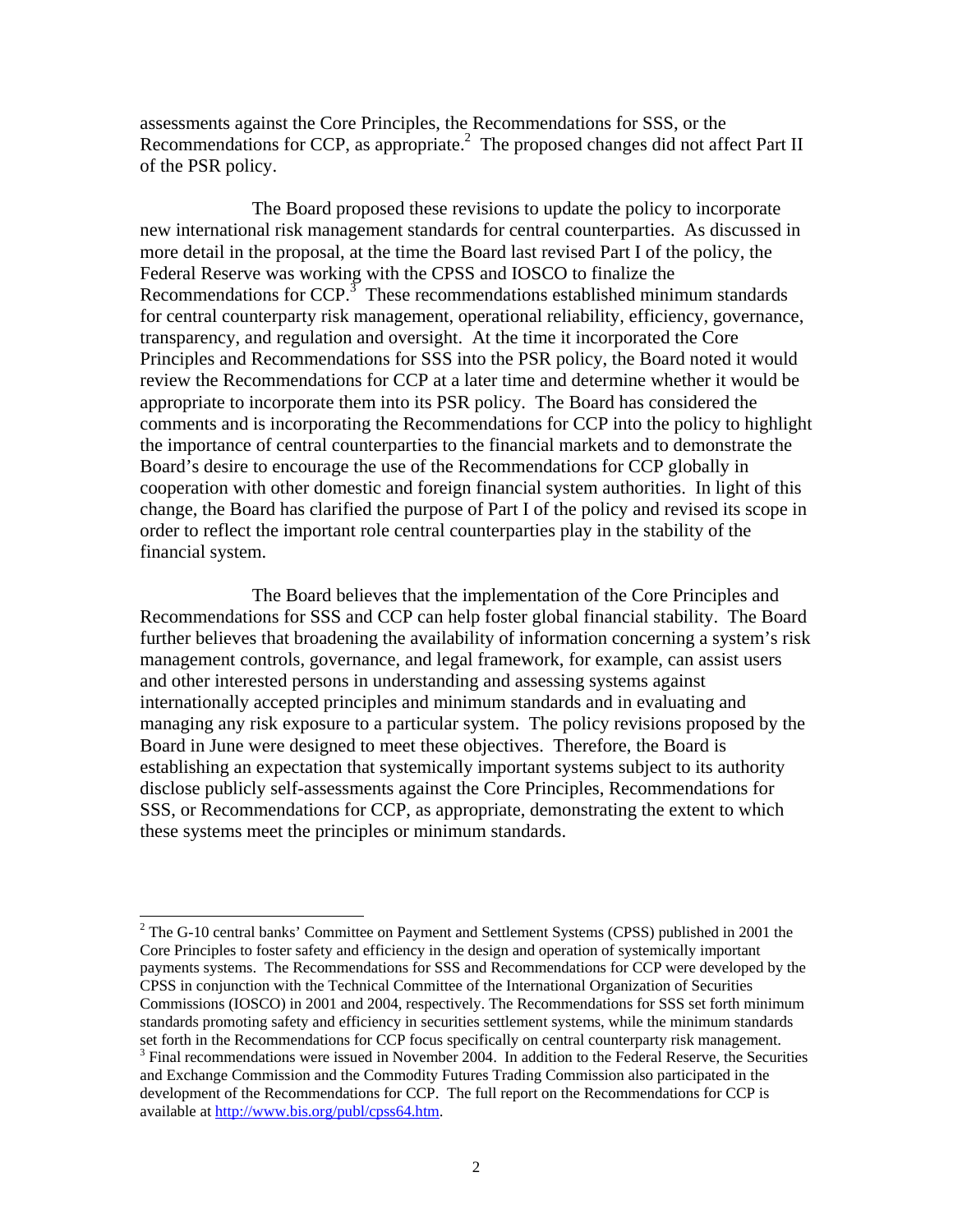#### **II. Summary of Comments and Analysis**

 The Board received four comment letters on the June proposal – two from private-sector payments system operators, one from a credit union, and one from a foreign central bank. Comments generally supported the three key policy revisions proposed by the Board, but varied in response to some of the Board's specific questions concerning the proposed guidelines for completing self-assessments, namely the content, scope of disclosure, and frequency of review. One commenter requested further clarity on the scope of Part I of the existing policy. The final policy retains all substantive elements of the proposed revisions, except that it will adopt a two-year review period for self-assessments rather than the annual review proposed. In addition, the final policy includes one minor change to clarify that self-assessments may need to be considered in the context of the system's rules, procedures, and other relevant materials, in order for the reader to gain a full appreciation of any risks associated with a particular system.

#### Content of Self-Assessments

 $\overline{a}$ 

 The Board requested comment on whether the implementation guidelines in the Core Principles and the assessment methodologies accompanying the Recommendations for SSS and CCP provide sufficiently clear and useful frameworks to complete comprehensive and objective self-assessments.<sup>4</sup> The Board also requested comment on whether self-ratings should be included in self-assessments. These selfratings would indicate the extent to which a system meets a particular principle or minimum standard, and system operators would be expected to use one of the following assessment categories: observed, broadly observed, partly observed, or non-observed.

None of the comments addressed the sufficiency of the guidance, but three of the four commenters discussed the inclusion of self-ratings. One commenter explicitly supported including ratings. Another stated that systemically important systems should perform periodic self-assessments to ensure they are in compliance with the applicable principles or minimum standards. The third commenter did not explicitly disagree with the inclusion of ratings; however, it did state that in order for self-assessments to be useful it is important that they be comparable across different systems, and noted that the risk of systems assigning subjective ratings "make[s] comparison across systems difficult." Two commenters did state that the risk that ratings would be overly subjective could be limited by the Federal Reserve's review of self-assessments.

The Board supports the inclusion of ratings in self-assessments. Where the content of self-assessments is sufficiently detailed to support the rating assigned, we believe the inclusion of ratings can add value to the self-assessment by providing the reader with an overall indication on how well the system meets particular principles or

<sup>&</sup>lt;sup>4</sup> The assessment methodologies accompanying the Recommendations for SSS and CCP developed by CPSS and IOSCO provide some structure, referred to as "assessment criteria," for rating a system against a particular recommendation. The Core Principles include implementation guidelines intended to assist with the interpretation of the principles by providing detailed explanations of each principle and practical examples of how they have been interpreted and implemented.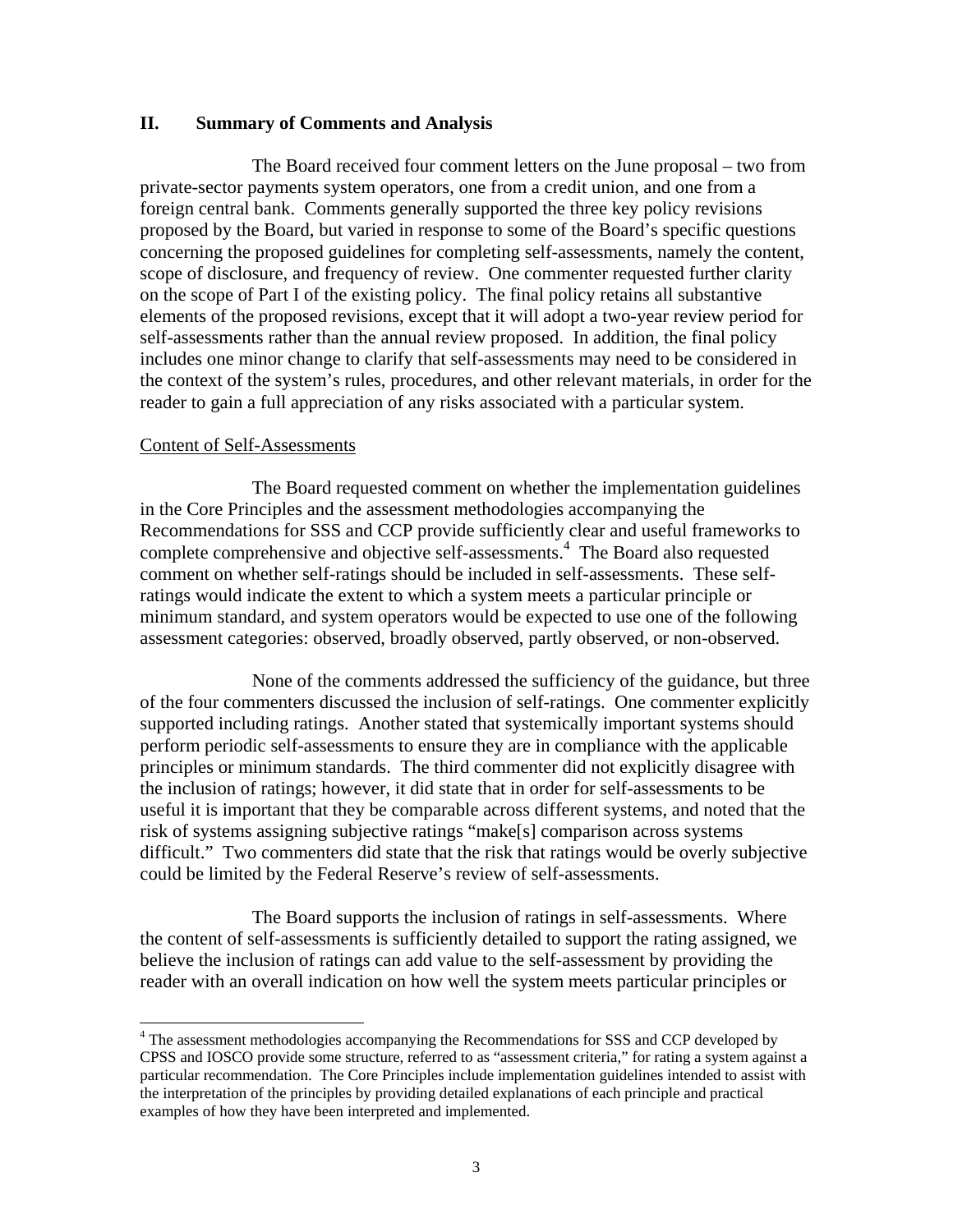minimum standards and additional information on how the system views its risk management controls. As stated in the final policy, as part of its ongoing oversight of systemically important payments and settlement systems, the Federal Reserve will review self-assessments published by systems subject to the Board's authority. The purpose of this review is to ensure the Board's policy objectives and expectations are being met, including the expectation that self-assessments are both comprehensive and objective.<sup>5</sup>

The final policy establishes an expectation that a system's senior management and board of directors review and approve the self-assessment upon completion. The Board believes that the accountability of the system's senior management and board of directors for the accuracy and completeness of the assessment will encourage them to publish robust self-assessments with fully supported ratings. The Board also believes that the implementation guidelines for the Core Principles and the assessment methodologies for the Recommendations for SSS and CCP may facilitate greater consistency in the content of self assessments.

The Board is adopting the final policy with language to clarify that selfassessments may need to be considered in the context of supplementary information, such as the system's rules, procedures, organizational documents, or other relevant information, in order for the reader to gain a full appreciation of any risk exposure associated with a particular system.<sup>6</sup> Self-assessments, including the ratings, are only one resource for financial system participants and other interested persons to consider when evaluating and addressing any risks associated with a particular system.

### Scope of Disclosure of Self-Assessments

 The Board proposed that a systemically important system make its selfassessment readily available to the public, such as by posting it on the system's public website. All four comment letters expressed support for some degree of disclosure. Three commenters support public disclosure. One commenter stated that in order for the reader to gain a comprehensive understanding of the system to support an evaluation of the system against the applicable standards the self-assessment would have to be read or interpreted against the system's rules and organizational documents. Therefore, this commenter stated that disclosure would be limited to those who have access to this supplementary documentation.

 The Board agrees with the proponents of broad disclosure. Public disclosure of self-assessments will enable the Board to meet its objective of improved information availability. If a system has chosen to limit the disclosure of its rules or other documentation to members only, then the onus will be on the system operator to explain pertinent rules or procedures with enough detail to support the reader's independent analysis and understanding of how the system meets a particular principle or minimum standard.

<sup>&</sup>lt;sup>5</sup> As stated in the final policy, any review of an assessment by the Federal Reserve should not be viewed as an approval or guarantee of the accuracy of a system's self-assessment.

<sup>&</sup>lt;sup>6</sup> These materials may be publicly available or may need to be requested directly from the system.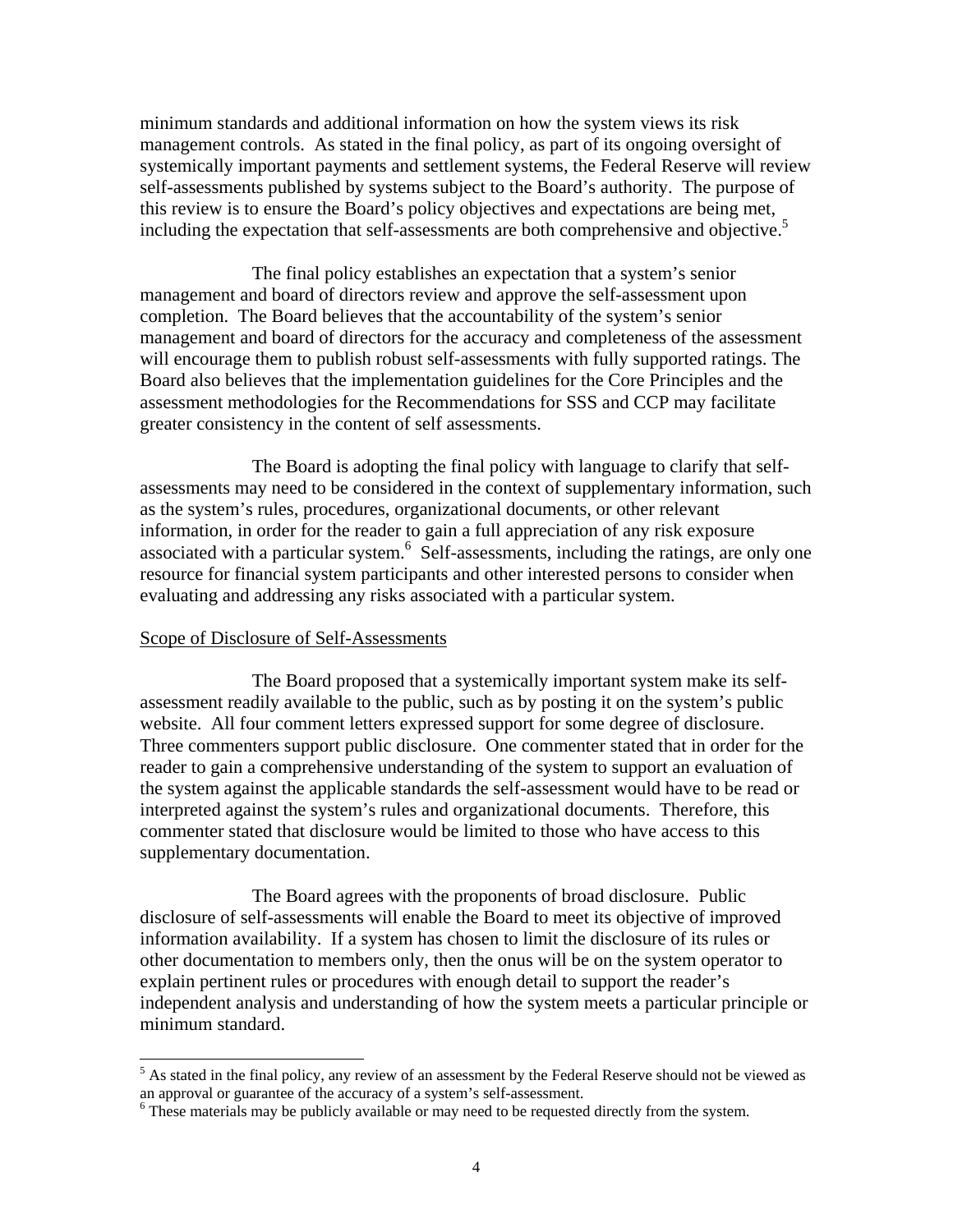#### Frequency of Review of Self-Assessments

 The proposed revisions included an expectation that, in order for selfassessments to reflect correctly the system's current rules, procedures, and operations, a systemically important system should update the relevant parts of its self-assessment following material changes to the system or its environment and, at a minimum, review its self-assessment annually to ensure continued accuracy. One commenter recommended that the review period be extended to every three years.

 The Board has reconsidered the time period for reviewing selfassessments and is adopting a two-year review period rather than the annual review proposed. This longer review period reduces the burden associated with an annual review while ensuring sufficiently frequent reviews to help ensure assessments remain accurate. A three-year review period may allow an unacceptable accumulation of individual "non-material" changes that could affect the accuracy and usefulness of the assessment. The Board believes that a biennial review addresses the commenter's concern while still achieving the objectives of the policy. The final policy retains the requirement that a system update the relevant parts of its self-assessment if there is a material change to the system or its environment.

#### Scope of Part I of the Policy

One commenter sought clarification with respect to which systems would be required, and which would be encouraged, to comply with the changes to the policy. The Board believes the existing policy describes sufficiently what types of systems are expected to comply with the Board's general policy expectations. Moreover, the Board communicates directly with systems that it has determined to be systemically important.

With regard to the scope, one commenter stated that it "shares the view of the Board that central counterparties should be within the scope of central bank oversight." While the Board is interested in central counterparties as part of its oversight function, the policy acknowledges that the Board does not have exclusive authority over all payments and settlement systems. Systems organized as central counterparties are often supervised by other federal agencies pursuant to the existing legal framework. In such circumstances, the policy states the Board will work with the other domestic and foreign financial system authorities to promote effective risk management in those systems, as appropriate.

### **III. Regulatory Flexibility Act Analysis**

The Board has determined that the final policy statement would not have a significant economic impact on a substantial number of small entities. The policy would require payments and securities settlement systems to address material risks in their systems. The policy does not apply to smaller systems that do not raise material risks.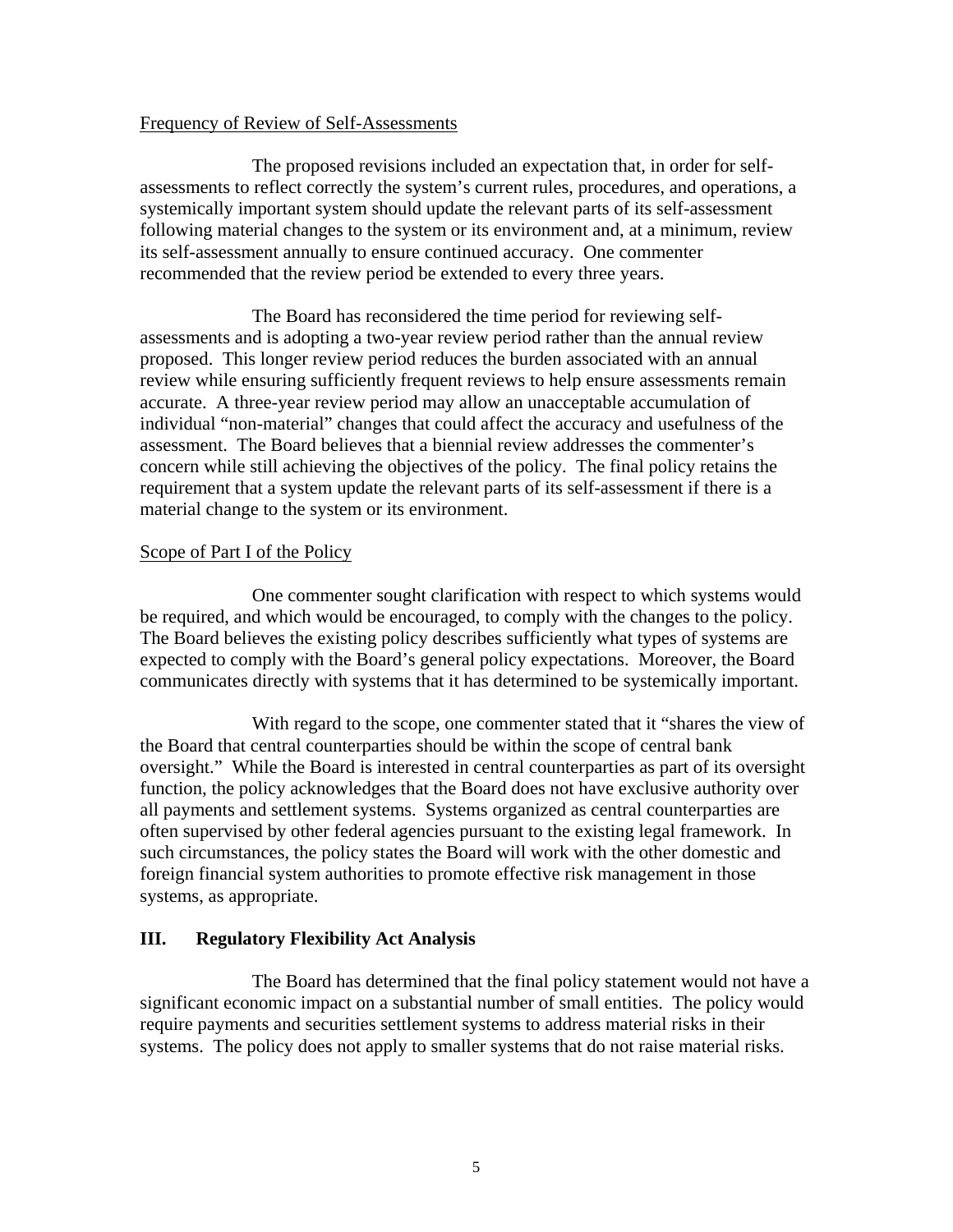### **IV. Competitive Impact Analysis**

The Board has established procedures for assessing the competitive impact of rule or policy changes that have a substantial impact on payments system participants.<sup>7</sup> Under these procedures, the Board will assess whether a change would have a direct and material adverse effect on the ability of other service providers to compete effectively with the Federal Reserve in providing similar services due to differing legal powers or constraints, or due to a dominant market position of the Federal Reserve deriving from such differences. If no reasonable modifications would mitigate the adverse competitive effects, the Board will determine whether the anticipated benefits are significant enough to proceed with the change despite the adverse effects. The final policy provides that Reserve Bank systems will be treated similarly to private-sector systems and thus will have no material adverse effect on the ability of other service providers to compete effectively with the Federal Reserve Banks in providing payments and securities settlement services.

### **V. Paperwork Reduction Act**

 $\overline{a}$ 

In accordance with the Paperwork Reduction Act of 1995 (44 U.S.C. Ch. 3506; 5 CFR 1320 Appendix A.1), the Board reviewed the policy statement under the authority delegated to the Board by the Office of Management and Budget. The Federal Reserve may not conduct or sponsor, and an organization is not required to respond to, this information collection unless it displays a currently valid OMB control number. An OMB control number will be assigned upon approval of the new information collection.

 The collection of information that will be implemented by this notice is found in Part I of the Board's PSR policy. This information is required to evidence compliance with the requirements of the PSR policy. The respondents are systemically important systems, as defined in the PSR policy.

 The Board expects that systemically important systems, subject to the Board's authority, to complete initial comprehensive self-assessments and thereafter, review and update self-assessments biennially or as otherwise provided in the PSR policy. The Board also expects that these self-assessments be reviewed and approved by the system's senior management and board of directors. Upon approval and in order to achieve broad disclosure, the systems should publish self-assessments on their public websites. In order to help minimize burden the Board is implementing guidelines to assist system operators in developing self-assessments consistent with the Board's expectations.

 None of the commenters discussed the burden estimates for the initial reporting and disclosure requirements associated with this policy statement. The Board continues to believe that the estimated burden for the one-time initial assessment to be 310 hours per system (ranging from 200 to 400 hours). The Board estimates that

 $7$  These procedures are described in the Board's policy statement "The Federal Reserve in the Payments" System," as revised in March 1990 (55 FR 11648, March 29, 1990).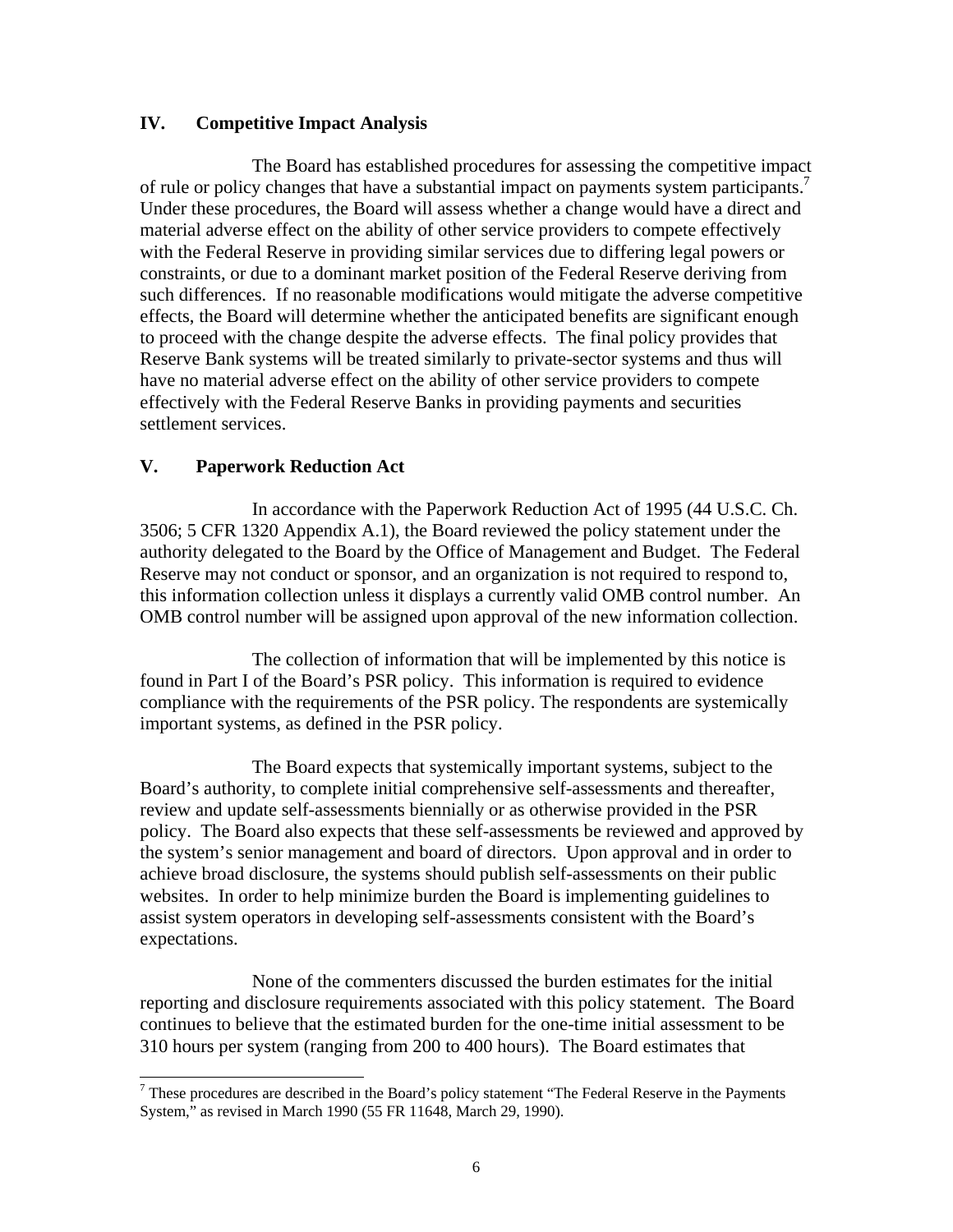currently about three private-sector systems are systemically important and subject to the Board's authority; therefore, the total burden to complete the one-time initial selfassessments for systems under the Board's authority is estimated to be 930 hours.

 Following the initial assessment, the Board estimates that the burden will decrease for a system to conduct a biennial review and report and disclose updates to its self-assessment. The Board continues to believe the estimated burden for the biennial reviews and updates associated with this policy to be 70 hours per system (ranging from 50 to 100 hours). The total burden for the approximately three private-sector systems under the Board's authority would be an estimated 210 hours (an average of 105 hours per system, per year). The total annual burden for this information collection is estimated to be 1,140 hours.

 The Federal Reserve has a continuing interest in the public's opinions of our collections of information. At any time, comments regarding the burden estimate, or any other aspect of this collection of information, including suggestions for reducing the burden, may be sent to: Secretary, Board of Governors of the Federal Reserve System, 20th and C Streets, N.W., Washington, DC 20551; and to the Office of Management and Budget, Paperwork Reduction Project, Washington, DC 20503.

## **VI. Federal Reserve Policy on Payments System Risk**

### INTRODUCTION

## RISKS IN PAYMENTS AND SETTLEMENT SYTEMS

## I. RISK MANAGEMENT IN PAYMENTS AND SETTLEMENT SYSTEMS

- A. Scope
- B. General Policy Expectations
- C. Systemically Important Systems
	- 1. Principles for Systemically Important Payments Systems
	- 2. Minimum Standards for Systemically Important Securities Settlement Systems and Central Counterparties
	- 3. Self-Assessments by Systemically Important Systems

### II. FEDERAL RESERVE DAYLIGHT CREDIT POLICIES

- A. Daylight overdraft definition and measurement
- B. Pricing
- C. Net Debit Caps
- D. Collateral
- E. Special Situations
- F. Monitoring
- G. Transfer-size Limit on Book-Entry Securities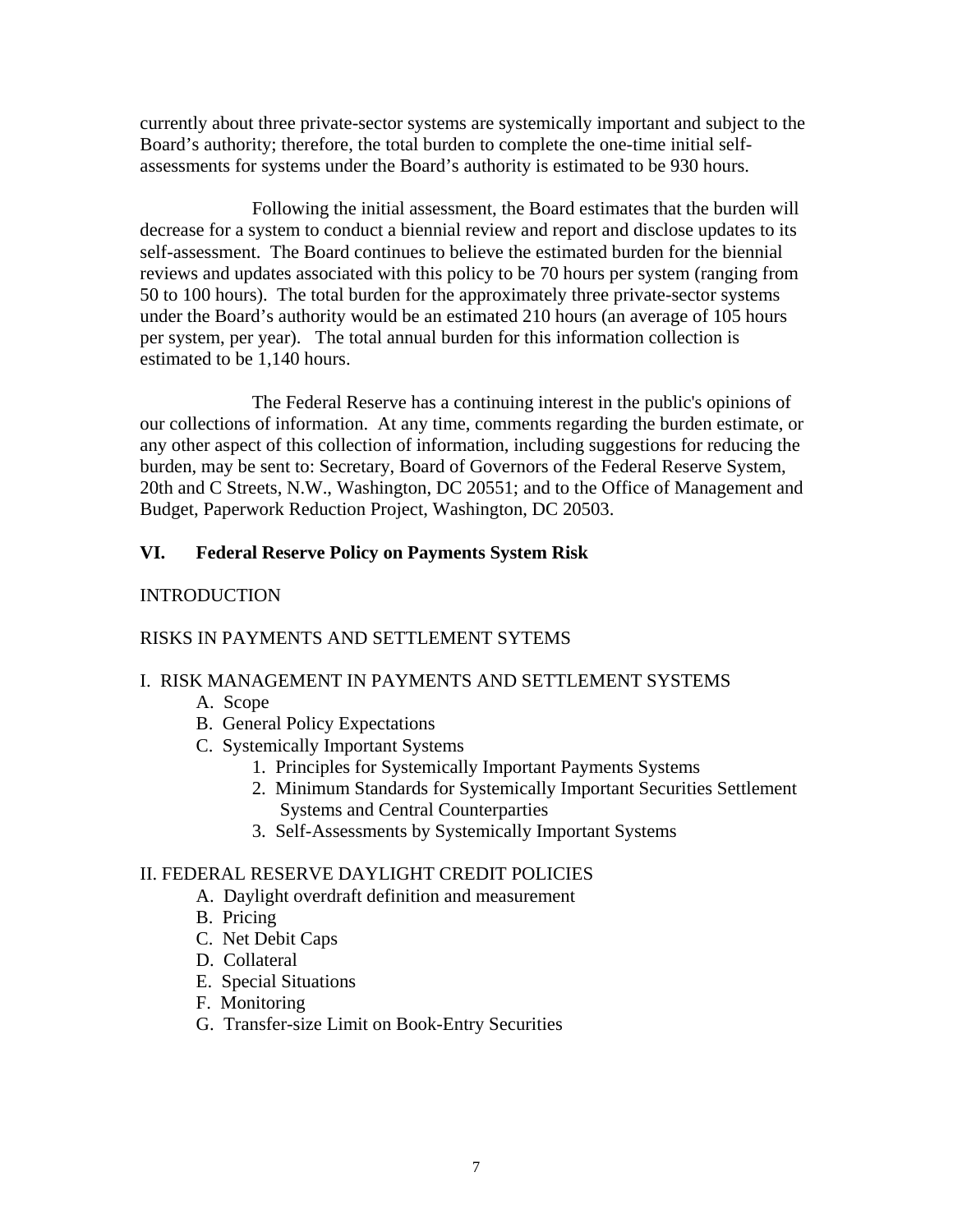#### **INTRODUCTION**

 $\overline{a}$ 

 Payments and settlement systems are critical components of the nation's financial system. The smooth functioning of these systems is vital to the financial stability of the U.S. economy. Given the importance of these systems, the Board has developed this policy to address the risks that payments and settlement activity present to the financial system and to the Federal Reserve Banks (Reserve Banks).

 In adopting this policy, the Board's objectives are to foster the safety and efficiency of payments and settlement systems. These policy objectives are consistent with (1) the Board's long-standing objectives to promote the integrity, efficiency, and accessibility of the payments mechanism; (2) industry and supervisory methods for risk management; and (3) internationally accepted risk management principles and minimum standards for systemically important payments and settlement systems.<sup>1</sup>

 Part I of this policy sets out the Board's views, and related principles and minimum standards, regarding the management of risks in payments and settlement systems, including those operated by the Reserve Banks. In setting out its views, the Board seeks to encourage payments and settlement systems, and their primary regulators, to take the principles and minimum standards in this policy into consideration in the design, operation, monitoring, and assessing of these systems. The Board also will be guided by this part, in conjunction with relevant laws and other Federal Reserve policies, when exercising its authority over certain systems or their participants, when providing payment and settlement services to systems, or when providing intraday credit to Federal Reserve account holders.

 Part II of this policy governs the provision of intraday or "daylight" overdrafts in accounts at the Reserve Banks and sets out the general methods used by the Reserve Banks to control their intraday credit exposures.<sup>2</sup> Under this part, the Board expects depository institutions to manage their Federal Reserve accounts effectively and minimize their use of Federal Reserve daylight credit.<sup>3</sup> Although some intraday credit

<sup>&</sup>lt;sup>1</sup> For the Board's long-standing objectives in the payments system, see "The Federal Reserve in the Payments System," September 2001, FRRS 9-1550, available at

http://www.federalreserve.gov/paymentsystems/pricing/frpaysys.htm. 2

 $\frac{1}{2}$  To assist depository institutions in implementing this part of the Board's payments system risk policy, the Federal Reserve has prepared two documents, the "Overview of the Federal Reserve's Payments System Risk Policy" and the "Guide to the Federal Reserve's Payments System Risk Policy," which are available on line at www.ferderalreserve.gov/paymentsystems/PSR or from any Reserve Bank. The "Overview of the Federal Reserve's Payments System Risk Policy" summarizes the Board's policy on the provision of daylight credit, including net debit caps and daylight overdraft fees. The overview is intended for use by institutions that incur only small and infrequent daylight overdrafts. The "Guide to the Federal Reserve's Payments System Risk Policy" explains in detail how these policies apply to different institutions and includes procedures for completing a self-assessment and filing a cap resolution, as well as information on other aspects of the policy.

 $3$  The term "depository institution," as used in this policy, refers not only to institutions defined as depository institutions" in 12 U.S.C.  $461(b)(1)(A)$ , but also to U.S. branches and agencies of foreign banking organizations, Edge and agreement corporations, trust companies, and bankers' banks, unless the context indicates a different reading.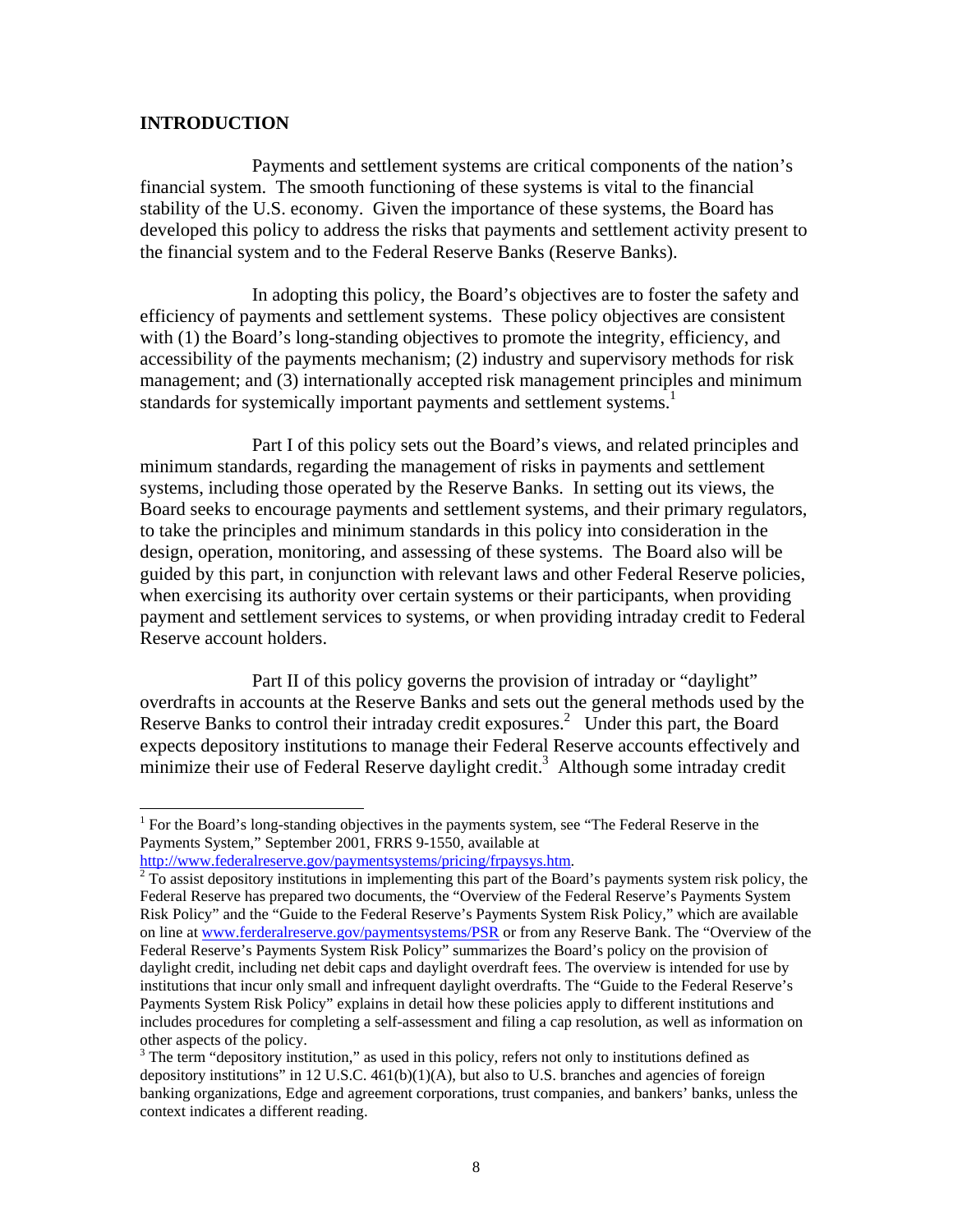may be necessary, the Board expects that, as a result of this policy, relatively few institutions will consistently rely on intraday credit supplied by the Federal Reserve to conduct their business.

Through this policy, the Board expects financial system participants, including the Reserve Banks, to reduce and control settlement and systemic risks arising in payments and settlement systems, consistent with the smooth operation of the financial system. This policy is designed to fulfill that aim by (1) making financial system participants and system operators aware of the types of basic risks that arise in the settlement process and the Board's expectations with regard to risk management, (2) setting explicit risk management expectations for systemically important systems, and (3) establishing the policy conditions governing the provision of Federal Reserve intraday credit to account holders. The Board's adoption of this policy in no way diminishes the primary responsibilities of financial system participants generally and settlement system operators, participants, and Federal Reserve account holders more specifically, to address the risks that may arise through their operation of, or participation in, payments and settlement systems.

#### **RISKS IN PAYMENTS AND SETTLEMENT SYSTEMS**

 $\overline{a}$ 

 The basic risks in payments and settlement systems are credit risk, liquidity risk, operational risk, and legal risk. In the context of this policy, these risks are defined as follows.4

> **Credit Risk.**The risk that a counterparty will not settle an obligation for full value either when due, or anytime thereafter.

> **Liquidity Risk.**The risk that a counterparty will not settle an obligation for full value when due.

**Operational Risk.** The risk of loss resulting from inadequate or failed internal processes, people, and systems, or from external events. This type of risk includes various physical and information security risks.

**Legal Risk.**The risk of loss because of the unexpected application of a law or regulation or because a contract cannot be enforced.

 These risks arise between financial institutions as they settle payments and other financial transactions and must be managed by institutions, both individually and collectively.<sup>5, 6</sup> Multilateral payments and settlement systems, in particular, may

<sup>&</sup>lt;sup>4</sup> These definitions of credit risk, liquidity risk, and legal risk are based upon those presented in the Core Principles for Systemically Important Payment Systems (Core Principles) and the Recommendations for Securities Settlement Systems (Recommendations for SSS). The definition of operational risk is based on the Basel Committee on Banking Supervision's "Sound Practices for the Management and Supervision of Operational Risk," available at http://www.bis.org/publ/bcbs96.htm. Each of these definitions is largely consistent with those included in the Recommendations for Central Counterparties (Recommendations for CCP).

<sup>&</sup>lt;sup>5</sup> The term "financial institution," as used in this policy, includes a broad array of types of organizations that engage in financial activity, including depository institutions and securities dealers. 6

<sup>&</sup>lt;sup>6</sup> Several existing regulatory and bank supervision guidelines and policies also are directed at institutions' management of the risks posed by interbank payments and settlement activity. For example, Federal Reserve Regulation F (12 CFR 206) directs insured depository institutions to establish policies and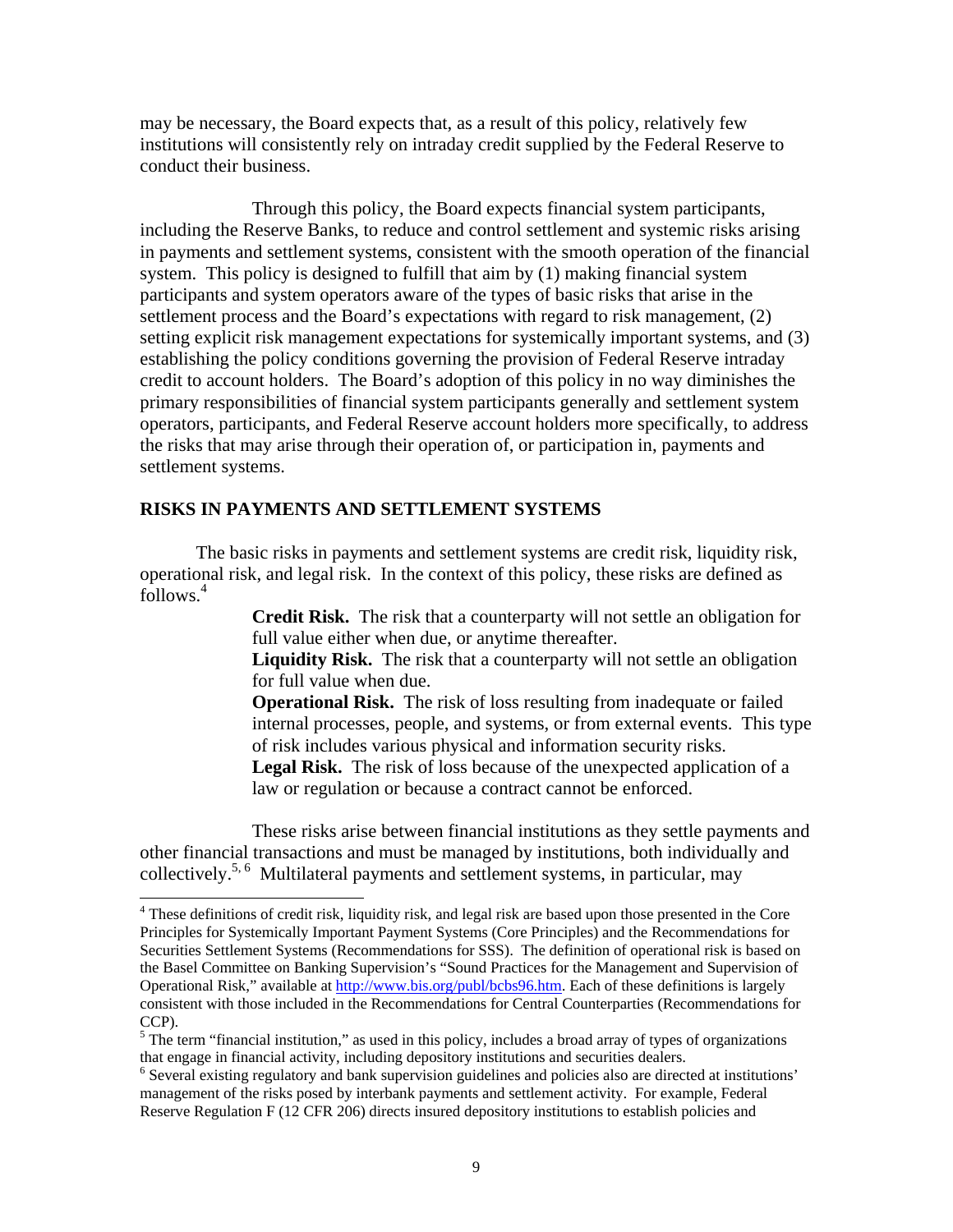increase, shift, concentrate, or otherwise transform risks in unanticipated ways. These systems also may pose systemic risk to the financial system where the inability of a system participant to meet its obligations when due may cause other participants to be unable to meet their obligations when due. The failure of one or more participants to settle their payments or other financial transactions, in turn, could create credit or liquidity problems for other participants, the system operator, or depository institutions. Systemic risk might lead ultimately to a disruption in the financial system more broadly or undermine public confidence in the nation's financial infrastructure.

 These risks stem, in part, from the multilateral and time-sensitive credit and liquidity interdependencies among financial institutions. These interdependencies often create complex transaction flows that, in combination with a system's design, can lead to significant demands for intraday credit, either on a regular or extraordinary basis. Some level of intraday credit is appropriate to ensure the smooth functioning of payments and settlement systems. To the extent that financial institutions or the Reserve Banks are the direct or indirect source of such intraday credit, they may face a direct risk of loss if daylight credit is not extinguished as planned. In addition, measures taken by Reserve Banks to limit their intraday credit exposures may shift some or all of the associated risks to private-sector systems.

The smooth functioning of payments and settlement systems is also critical to certain public policy objectives in the areas of monetary policy and banking supervision. The effective implementation of monetary policy, for example, depends on both the orderly settlement of open market operations and the efficient distribution of reserve balances throughout the banking system via the money market and payments system. Likewise, supervisory objectives regarding the safety and soundness of depository institutions must take into account the risks payments and settlement systems pose to depository institutions that participate directly or indirectly in, or provide settlement, custody, or credit services to, such systems.

### **PART I: RISK MANAGEMENT IN PAYMENTS AND SETTLEMENT SYSTEMS**

This part sets out the Board's views regarding the management of risk in payments and settlement systems, including those operated by the Reserve Banks. The Board will be guided by this part, in conjunction with relevant laws and other Federal Reserve policies, when exercising its authority in (1) supervising state member banks, Edge and agreement corporations, bank holding companies, and clearinghouse arrangements, including the exercise of authority under the Bank Service Company Act, where applicable,<sup>7</sup> (2) setting or reviewing the terms and conditions for the use of Federal Reserve payments and settlement services by system operators and participants, (3) developing and applying policies for the provision of intraday liquidity to Reserve Bank

l

procedures to avoid excessive exposures to any other depository institutions, including exposures that may be generated through the clearing and settlement of payments.

 $^{7}$  12 U.S.C. 1861 et seq.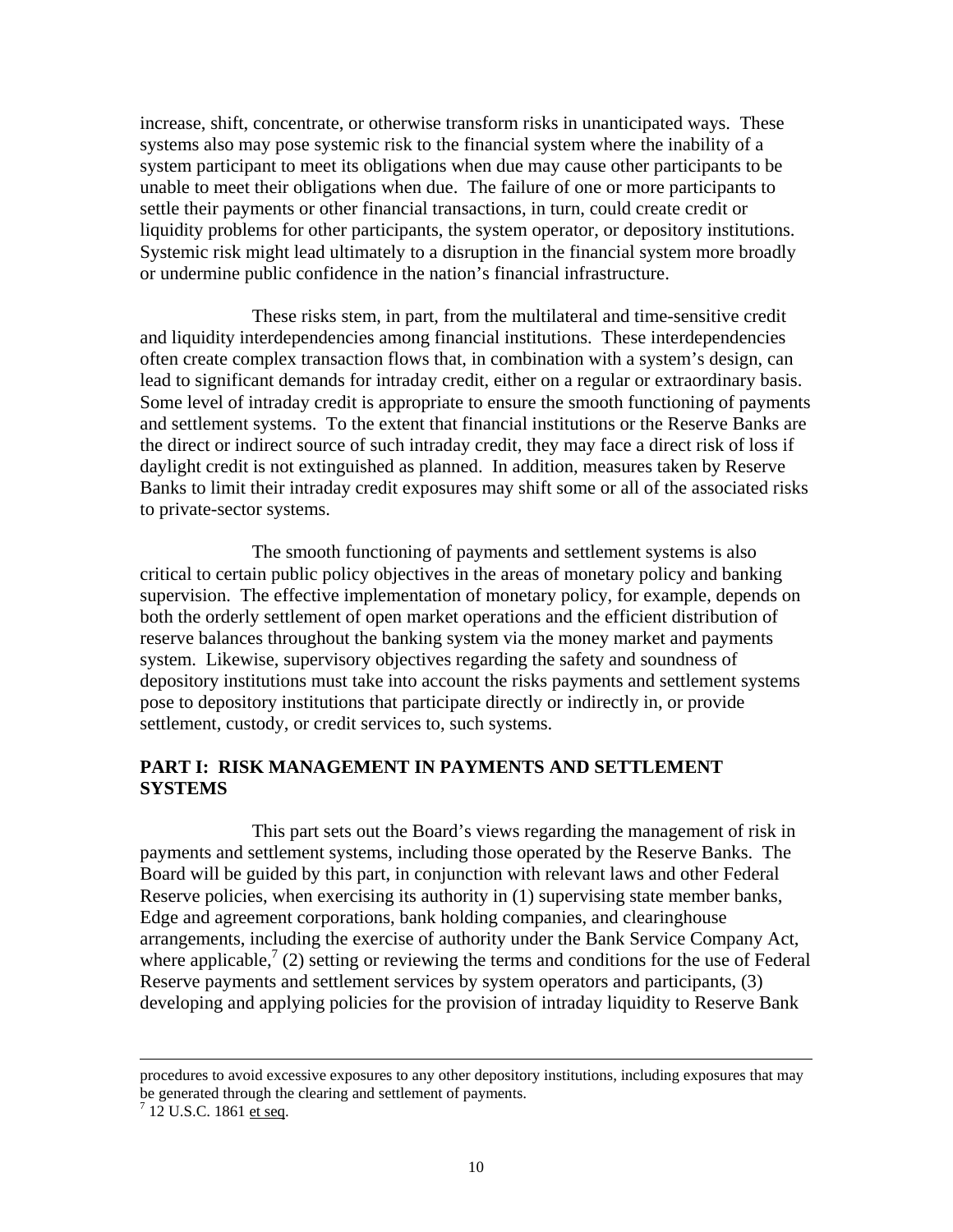account holders, and (4) interacting with other domestic and foreign financial system authorities on payments and settlement risk management issues. The Board's adoption of this policy is not intended to exert or create new supervisory or regulatory authority over any particular class of institutions or arrangements where the Board does not currently have such authority.

Where the Board does not have exclusive authority over systems covered by this policy, it will work with other domestic and foreign financial system authorities to promote effective risk management in payments and settlement systems, as appropriate. The Board encourages other relevant authorities to consider the principles and minimum standards embodied in this policy when evaluating the risks posed by and to payments and settlement systems and individual system participants that they oversee, supervise, or regulate. In working with other financial system authorities, the Board will be guided, as appropriate, by Responsibility D of the Core Principles, Recommendation 18 of the Recommendations for SSS, Recommendation 15 of the Recommendations for CCP, the "Principles for Cooperative Central Bank Oversight of Cross-border and Multi-currency Netting and Settlement Schemes," and the Principles for International Cooperative Oversight (Part B) of the Committee on Payment and Settlement Systems (CPSS) report, "Central Bank Oversight of Payment and Settlement Systems."8 The Board believes these international principles provide an appropriate framework for cooperating and coordinating with other authorities to address risks in domestic, cross-border, multicurrency, and, where appropriate, offshore payments and settlement systems.

#### **A. Scope**

 $\overline{a}$ 

 This policy applies to public- and private-sector payments and settlement systems that expect to settle a daily aggregate gross value of U.S. dollar-denominated transactions exceeding \$5 billion on any day during the next 12 months.<sup>9, 10</sup> For purposes

<sup>&</sup>lt;sup>8</sup> Payments and settlement systems within the scope of this policy may be subject to oversight or supervision by multiple public authorities, as a result of the legal framework or the system's operating structure (e.g., multi-currency or cross-border systems). As such, the Federal Reserve, other central banks, securities regulators, or other financial system authorities may need to find practical ways to cooperate in order to discharge fully their own responsibilities. In some cases, multiple authorities may have responsibility for a multi-currency, cross-border, or other arrangement. In these situations, financial authorities need to be sensitive to the potential for duplicative or conflicting requirements, oversight gaps, or unnecessary costs and burdens imposed on the system. The "Principles for Cooperative Central Bank Oversight and Multi-currency Netting and Settlement Schemes," published in 1990, are set out in the "Report of the Committee on Interbank Netting Schemes of the Central Banks of the Group of Ten Countries" (Lamfalussy Minimum Standards). The CPSS report, "Central Bank Oversight of Payment and Settlement Systems" (Oversight Report), Part B, "Principles for international cooperative oversight," published in 2005, provides further information on the practical application of the Lamfalussy Cooperative Oversight Principles. The Lamfalussy Minimum Standards and the Oversight Report are available at http://www.bis.org/cpss/cpsspubl.htm.

 $\frac{1}{9}$  The \$5 billion threshold was designed to apply to cash markets and may not be a useful benchmark for settlement systems, such as central counterparties, operating in derivatives markets. The appropriate financial system authorities in derivatives markets may therefore have different benchmarks and standards relevant to such systems.

<sup>&</sup>lt;sup>10</sup> The 'next' twelve-month period is determined by reference to the date a determination is being made as to whether the policy applies to a particular system. Aggregate gross value of U.S dollar-denominated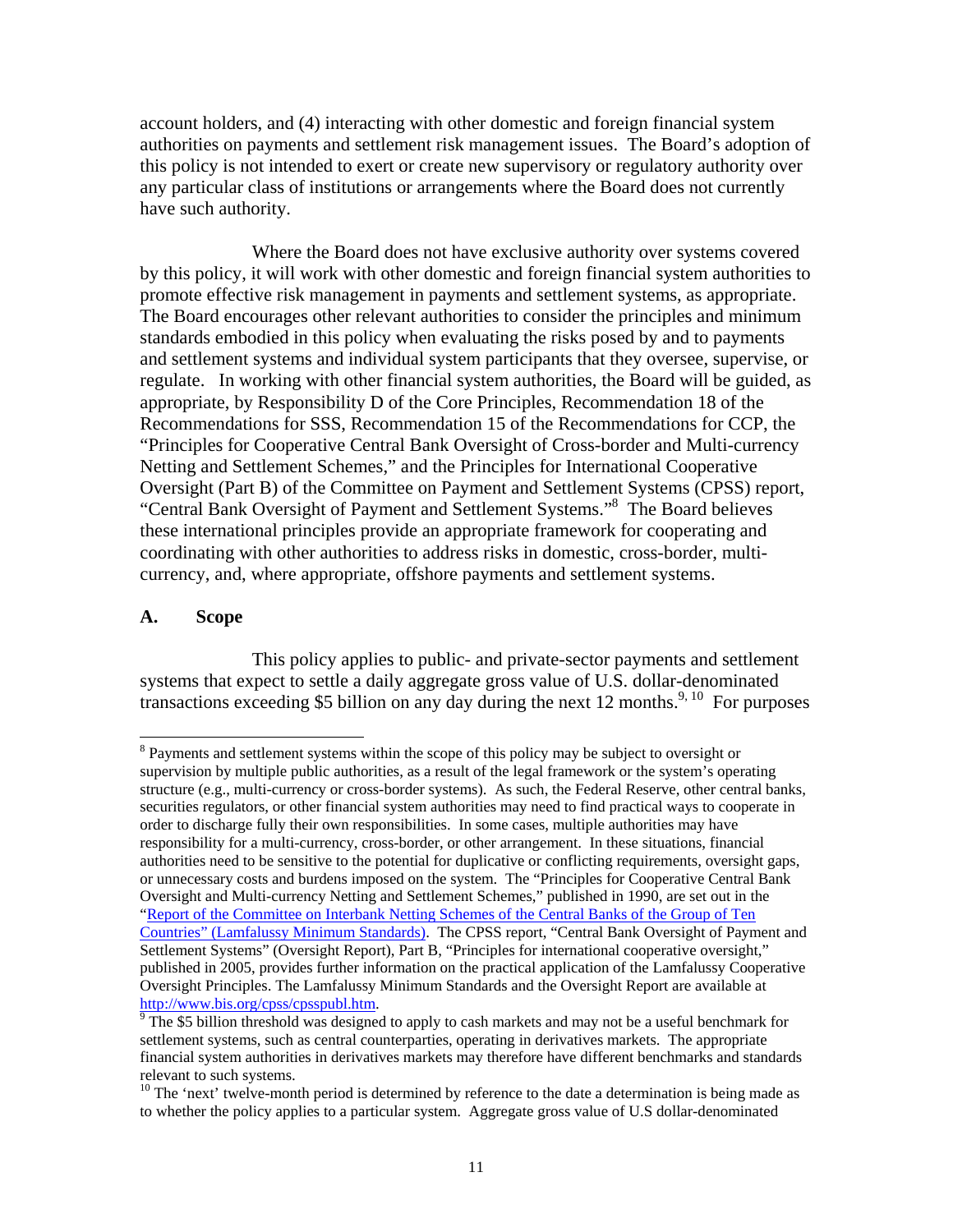of this policy, a payments or settlement system is considered to be a multilateral arrangement (three or more participants) among financial institutions for the purposes of clearing, netting, and/or settling payments, securities, or other financial transactions among themselves or between each of them and a central party, such as a system operator or central counterparty.<sup>11, 12, 13</sup> A system generally embodies one or more of the following characteristics: (1) a set of rules and procedures, common to all participants, that govern the clearing (comparison and/or netting) and settlement of payments, securities, or other financial transactions, (2) a common technical infrastructure for conducting the clearing or settlement process, and (3) a risk management or capital structure where any credit losses are ultimately borne by system participants rather than the system operator, a central counterparty or guarantor, or the system's shareholders.

 These systems may be organized, located, or operated within the United States (domestic systems), outside the United States (offshore systems), or both (crossborder systems) and may involve other currencies in addition to the U.S. dollar (multicurrency systems). The policy also applies to any system based or operated in the United States that engages in the settlement of non-U.S. dollar transactions if that system would be otherwise subject to the policy.<sup>14</sup>

 This policy does not apply to bilateral relationships between financial institutions and their customers, such as traditional correspondent banking, including traditional government securities clearing services. The Board believes that these relationships do not constitute "a system" for purposes of this policy and that relevant safety and soundness issues associated with these relationships are more appropriately addressed through the bank supervisory process.

transactions refers to the total dollar value of individual U.S. dollar transactions settled in the system, which also represents the sum of total U.S. dollar debits (or credits) to all participants prior to or in absence of any netting of transactions.

 $11$  A system includes all of the governance, management, legal, and operational arrangements used to effect settlement as well as the relevant parties to such arrangements, such as the system operator, system participants, and system owners.

 $12$  The types of systems that may fall within the scope of this policy include, but are not limited to, largevalue funds transfer systems, automated clearinghouse (ACH) systems, check clearinghouses, and credit and debit card settlement systems, as well as central counterparties, clearing corporations, and central securities depositories. For purposes of this policy, the system operator manages or directs the operations of the system.

 $13$  For the purposes of this policy, a "settlement system" includes a payment-versus-payment settlement system for foreign exchange transactions, a securities settlement system, and a system operating as a central counterparty. The CPSS defines "payment-versus-payment" as "…a foreign exchange settlement system which ensures that a final transfer of one currency occurs if and only if a final transfer of the other currency or currencies takes place." The CPSS and the Technical Committee of the International Organization of Securities Commissions (IOSCO) define a "securities settlement system" as the full set of institutional arrangements for confirmation, clearance, and settlement of securities trades and safekeeping of securities and a "central counterparty" as an entity that interposes itself between counterparties to contracts traded in one or more financial markets, becoming the buyer to every seller and the seller to every buyer.  $14$  The daily gross value threshold will be calculated on a U.S. dollar equivalent basis.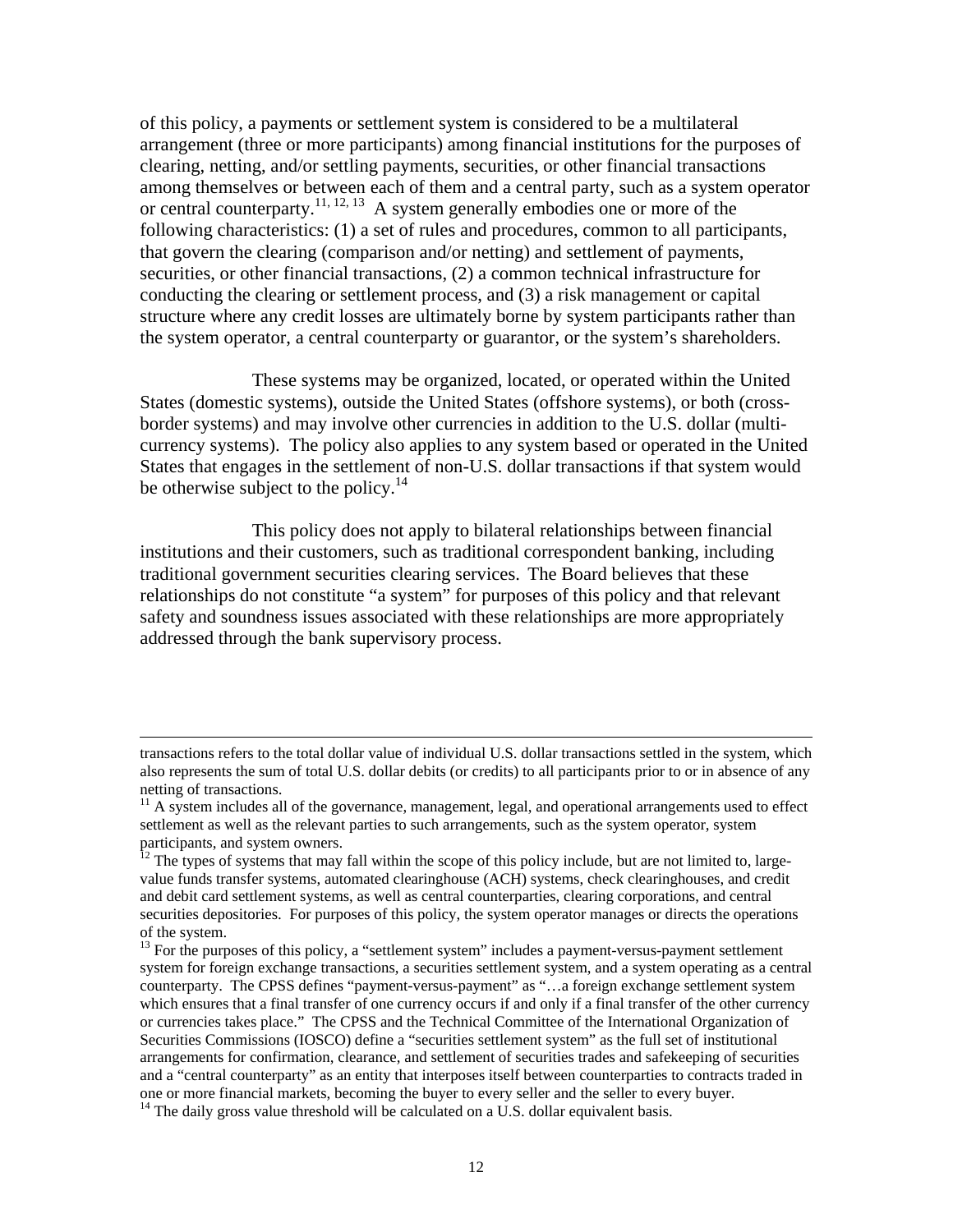### **B. General Policy Expectations**

l

 The Board encourages payments and settlement systems within the scope of this policy and expects systems subject to its authority to implement a risk management framework appropriate for the risks the system poses to the system operator, system participants, and other relevant parties as well as the financial system more broadly. A risk management framework is the set of objectives, policies, arrangements, procedures, and resources that a system employs to limit and manage risk. While there are a number of ways to structure a sound risk management framework, all frameworks should

- clearly identify risks and set sound risk management objectives;
- establish sound governance arrangements;
- establish clear and appropriate rules and procedures; and,
- employ the resources necessary to achieve the system's risk management objectives and implement effectively its rules and procedures.

In addition to establishing a risk management framework that includes these key elements, the Board expects systems subject to its authority that it determines are systemically important to meet the policy expectations set out in Section C (Core Principles, Recommendations for SSS, or Recommendations for CCP, as applicable).

Identify Risks and Set Sound Risk Management Objectives*.* The first element of a sound risk management framework is the clear identification of all risks that have the potential to arise in or result from the system's settlement process and the development of clear and transparent objectives regarding the system's tolerance for and management of such risks.

 System operators should identify the forms of risk present in their system's settlement process as well as the parties posing and bearing each risk. In particular, system operators should identify the risks posed to and borne by themselves, the system participants, and other key parties such as a system's settlement banks, custody banks, and third-party service providers. System operators should also analyze whether risks might be imposed on other external parties and the financial system more broadly.

 In addition, system operators should analyze how risk is transformed or concentrated by the settlement process. System operators should also consider the possibility that attempts to limit one type of risk could lead to an increase in another type of risk. Moreover, system operators should be aware of risks that might be unique to certain instruments, participants, or market practices. System operators should also analyze how risks are correlated among instruments or participants.<sup>15</sup>

 $15$  Where systems have inter-relationships with or dependencies on other systems (e.g., cross-guarantees, cross-collateralization, cross-margining, common operating platforms), system operators should also analyze whether and to what extent any cross-system risks exist and who bears them.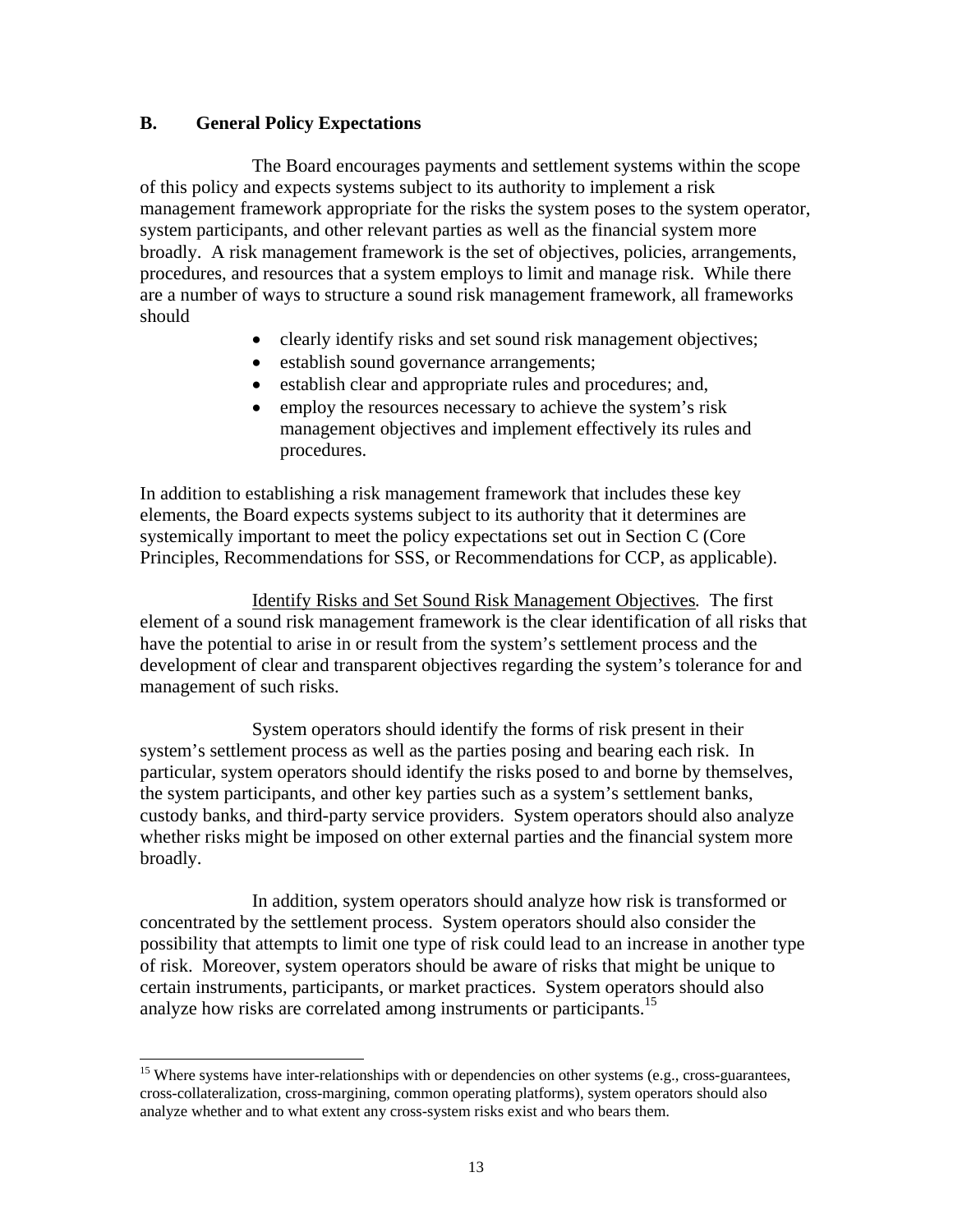Based upon its clear identification of risks, a system should establish its risk tolerance, including the levels of risk exposure that are acceptable to the system operator, system participants, and other relevant parties. The system operator should then set risk management objectives that clearly allocate acceptable risks among the relevant parties and set out strategies to manage this risk. Risk management objectives should be consistent with the objectives of this policy, the system's business purposes, and the type of instruments and markets for which the system clears and settles. Risk management objectives should also be communicated to and understood by both the system operator's staff and system participants.

 System operators should reevaluate their risks in conjunction with any major changes in the settlement process or operations, the instruments or transactions settled, a system's rules or procedures, or the relevant legal and market environments. Systems should revisit their risk management objectives regularly to ensure that they are appropriate for the risks posed by the system, continue to be aligned with the system's purposes, remain consistent with this policy, and are being effectively adhered to by the system operator and participants.

 Sound Governance Arrangements*.* Systems should have sound governance arrangements to implement and oversee their risk management frameworks. The responsibility for sound governance rests with a system operator's board of directors or similar body and with the system operator's senior management. Governance structures and processes should be transparent; enable the establishment of clear risk management objectives; set and enforce clear lines of responsibility and accountability for achieving these objectives; ensure that there is appropriate oversight of the risk management process; and enable the effective use of information reported by the system operator's management, internal auditors, and external auditors to monitor the performance of the risk management process.16 Individuals responsible for governance should be qualified for their positions, understand their responsibilities, and understand their system's risk management framework. Governance arrangements should also ensure that risk management information is shared in forms, and at times, that allow individuals responsible for governance to fulfill their duties effectively.

 Clear and Appropriate Rules and Procedures*.* Systems should implement rules and procedures that are appropriate and sufficient to carry out the system's risk management objectives and that have a well-founded legal basis. Such rules and procedures should specify the respective responsibilities of the system operator, system participants, and other relevant parties. Rules and procedures should establish the key features of a system's settlement and risk management design and specify clear and transparent crisis management procedures and settlement failure procedures, if applicable.<sup>17</sup>

<sup>&</sup>lt;sup>16</sup> The risk management and internal audit functions should also be independent of those responsible for day-to-day functions.

<sup>&</sup>lt;sup>17</sup> Examples of key features that might be specified in a system's rules and procedures are controls to limit participant-based risks, such as membership criteria based on participants' financial and operational health, limits on settlement exposures, and the procedures and resources to hedge, margin, or collateralize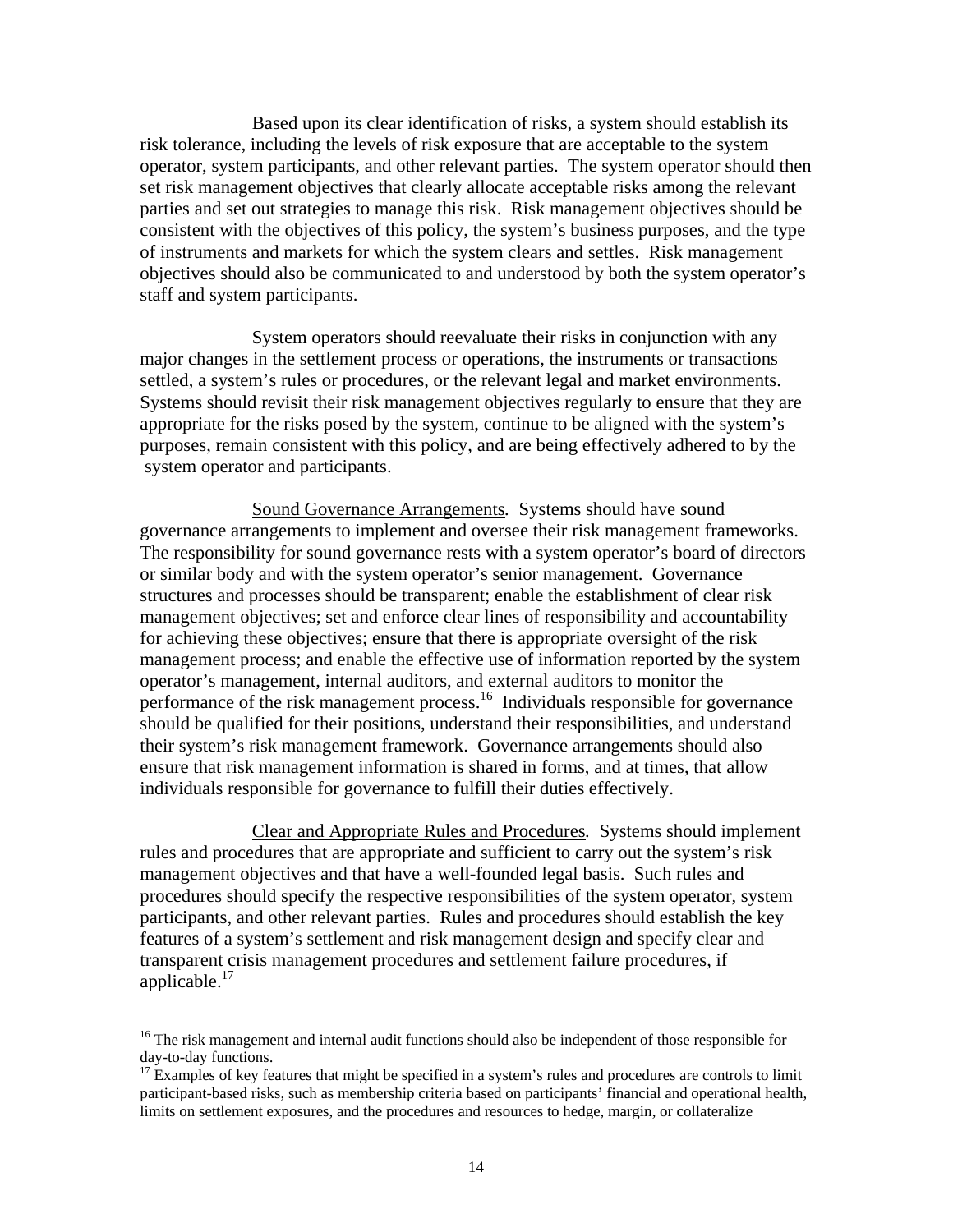Employ Necessary Resources*.* Systems should ensure that the appropriate resources and processes are in place to allow them to achieve their risk management objectives and effectively implement their rules and procedures. In particular, the system operator's staff should have the appropriate skills, information, and tools to apply the system's rules and procedures and achieve the system's risk management objectives. System operators should also ensure that their facilities and contingency arrangements, including any information system resources, are sufficient to meet their risk management objectives.

 The Board recognizes that payments and settlement systems differ widely in terms of form, function, scale, and scope of activities and that these characteristics result in differing combinations and levels of risks. Thus, the exact features of a system's risk management framework should be tailored to the risks of that system. The Board also recognizes that the specific features of a risk management framework may entail trade-offs between efficiency and risk reduction and that payments and settlement systems will need to consider these trade-offs when designing appropriate rules and procedures. In considering such trade-offs, however, it is critically important that systems take into account the costs and risks that may be imposed on all relevant parties, including parties with no direct role in the system. Furthermore, in light of rapidly evolving technologies and risk management practices, the Board encourages all systems to consider periodically making cost-effective risk-management improvements.

To determine whether a system's current or proposed risk management framework is consistent with this policy, the Board will seek to understand how a system achieves the four elements of a sound risk management framework set out above. In this context, it may be necessary for the Board to obtain information from system operators regarding their risk management framework, risk management objectives, rules and procedures, significant legal analyses, general risk analyses, analyses of the credit and liquidity effects of settlement disruptions, business continuity plans, crisis management procedures, and other relevant documentation.18 It may also be necessary for the Board to obtain data or statistics on system activity on an ad-hoc or ongoing basis. All information provided to the Federal Reserve for the purposes of this policy will be handled in accordance with all applicable Federal Reserve policies on information security, confidentiality, and conflicts of interest.

#### **C. Systemically Important Systems**

l

 Financial stability depends, in part, on a robust and well-managed financial infrastructure. If risks are not effectively managed by systemically important systems, these systems have the potential to be a major channel for the transmission of financial shocks across systems and markets. Financial system authorities, including

settlement exposures. Other examples of key features might be business continuity requirements and loss allocation procedures.

 $18$  To facilitate analysis of settlement disruptions, systems may need to develop the capability to simulate credit and liquidity effects on participants and on the system resulting from one or more participant defaults, or other possible sources of settlement disruption. Such simulations may need to include, if appropriate, the effects of changes in market prices, volatilities, or other factors.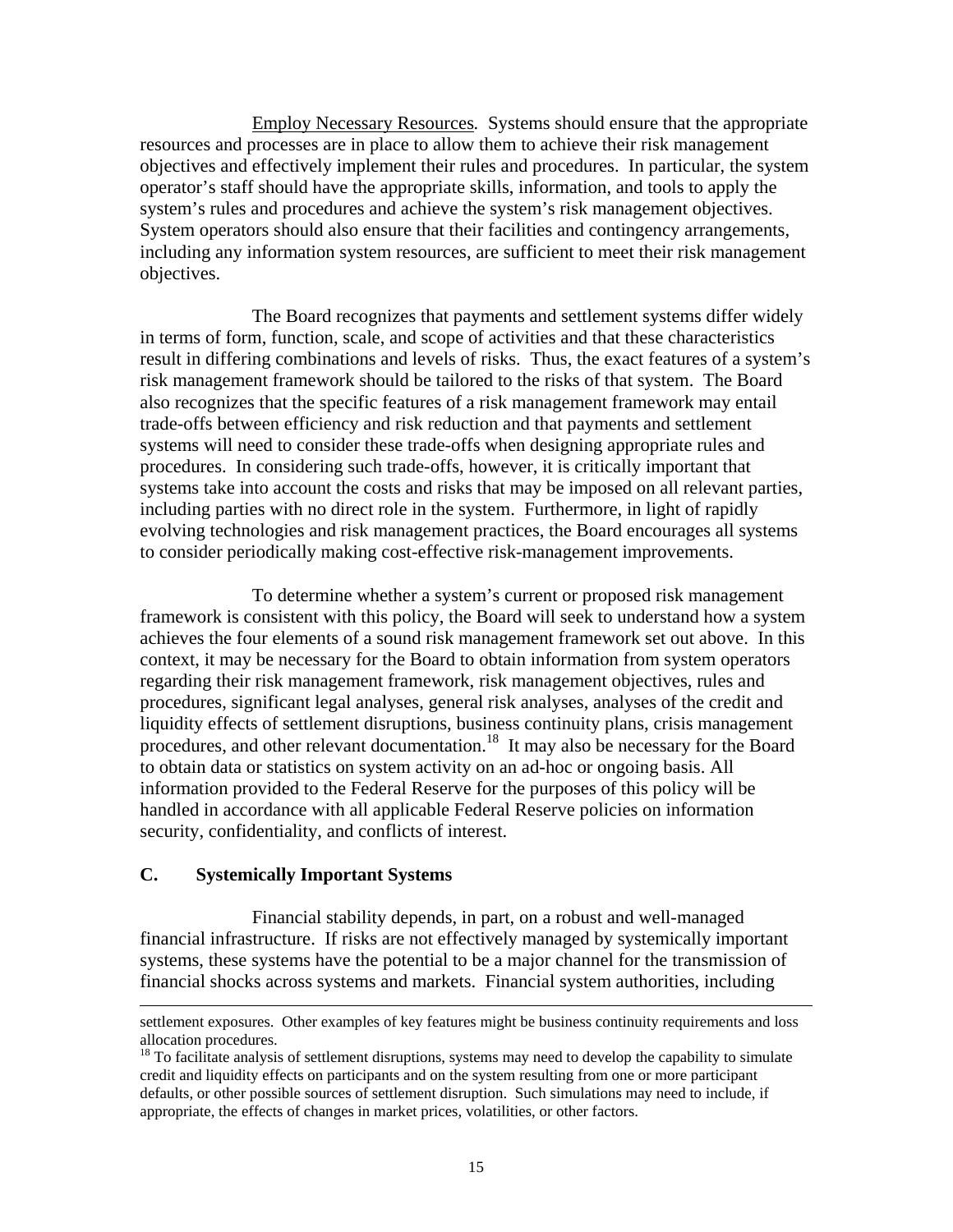central banks, have promoted sound risk management practices by developing internationally accepted guidelines to encourage the safe design and operation of payments and settlement systems, especially those considered systemically important.

 In particular, the Core Principles, Recommendations for SSS, and Recommendations for CCP (the latter two collectively referred to as the CPSS-IOSCO Recommendations) set forth risk management practices for payments systems, securities settlement systems, and central counterparties, respectively.<sup>19, 20</sup> The Federal Reserve collaborated with participating financial system authorities in developing these principles and minimum standards. In addition, the Securities and Exchange Commission and Commodity Futures Trading Commission participated in the development of the CPSS-IOSCO Recommendations. The principles and minimum standards reflect broad input and provide a balanced view of acceptable risk management practices. The Core Principles and Recommendations for SSS are also part of the Financial Stability Forum's Compendium of Standards that have been widely recognized, supported, and endorsed by U.S. authorities as integral to strengthening the stability of the financial system. The Board believes that the implementation of the individual principles and minimum standards by systemically important systems can help promote safety and efficiency in the financial system and foster greater financial stability in domestic and global economies.

 Systemically important systems that are subject to the Board's authority are expected to meet the specific risk management principles and minimum standards in this section, as appropriate, and the general expectations of Section B because of their potential to cause major disruptions in the financial system.<sup>21</sup> To determine whether a system is systemically important for purposes of this policy, the Board may consider, but will not be limited to, one or more of the following factors:  $2^2$ 

<sup>&</sup>lt;sup>19</sup> The Core Principles were developed by the CPSS; references to "principles" in this policy are to the Core Principles. The Core Principles draw extensively on the previous work of the CPSS, most importantly the Lamfalussy Minimum Standards. The Core Principles extend the Lamfalussy Minimum Standards by adding several principles and broadening the coverage to include systemically important payments systems of all types, including gross settlement systems, net settlement systems, and hybrid systems, operated by either the public or private sector. The Core Principles also address the responsibilities of central banks in applying the Core Principles.

<sup>&</sup>lt;sup>20</sup> The CPSS and IOSCO developed the CPSS-IOSCO Recommendations as minimum standards and are referred to as such in this policy. The full reports on the Core Principles and the CPSS-IOSCO Recommendations are available at http://www.bis.org/publ/cpss43.htm, http://www.bis.org/publ/cpss64.htm.

 $\frac{1}{21}$  Systemically important payments systems are expected to meet the principles listed in Section C.1. Securities settlement systems of systemic importance are expected to meet the minimum standards listed in Section C.2.a., and systemically important central counterparties are expected to meet the minimum standards listed in C.2.b. For a system not subject to its authority, the Board encourages the system and its appropriate financial system authority to consider these principles and minimum standards when designing,

operating, monitoring, and assessing the system, as appropriate and applicable.  $22$  The Board will inform a system subject to its authority if it considers it systemically important and therefore expected to meet the principles or minimum standards in this policy. The Board will also inform such systems if they are expected to exceed any of the principles or minimum standards. The appropriate financial system authorities responsible for supervising or regulating central counterparties are encouraged to inform the central counterparties as to whether they are expected to meet the Recommendations for CCP.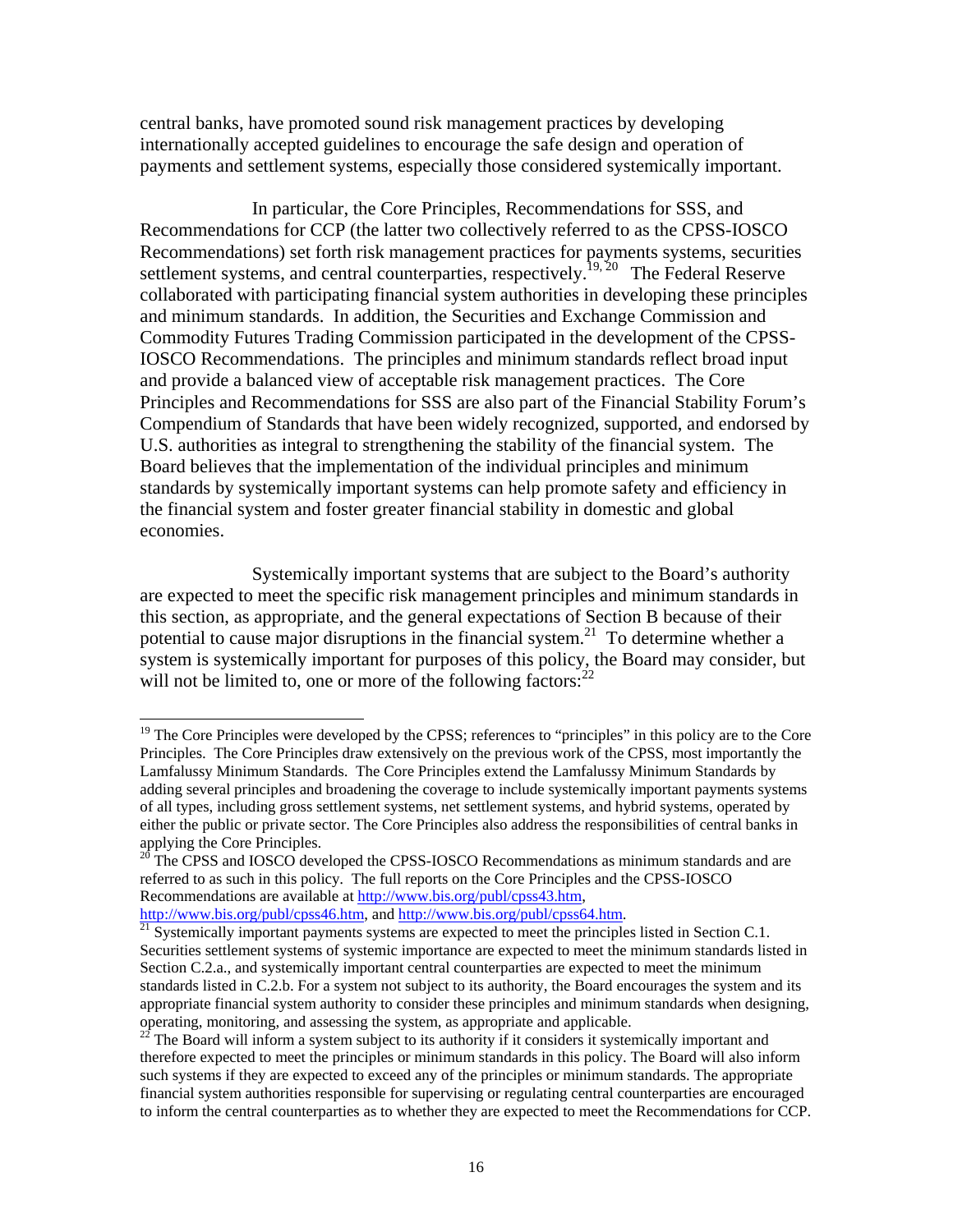- Whether the system has the potential to create significant liquidity disruptions or dislocations should it fail to perform or settle as expected;
- Whether the system has the potential to create large credit or liquidity exposures relative to participants' financial capacity;
- Whether the system settles a high proportion of large-value or interbank transactions;
- Whether the system settles transactions for important financial markets:<sup>23</sup>
- Whether the system provides settlement for other systems; and,
- Whether the system is the only system or one of a very few systems for settlement of a given financial instrument.

 Some systemically important systems, however, may present an especially high degree of systemic risk, by virtue of their high volume of large-value transactions or central role in the financial markets. Because all systems are expected to employ a risk management framework that is appropriate for their risks, the Board may expect these systems to exceed the principles and minimum standards set out below. Finally, the Board expects systemically important systems to demonstrate the extent to which they meet the applicable principles or minimum standards by completing self-assessments and disclosing publicly the results of their analyses in a manner consistent with the guidelines set forth in Section C.3.

# **1. Principles for Systemically Important Payments Systems**

- 1. The system should have a well-founded legal basis under all relevant jurisdictions.
- 2. The system's rules and procedures should enable participants to have a clear understanding of the system's impact on each of the financial risks they incur through participation in it.
- 3. The system should have clearly defined procedures for the management of credit risks and liquidity risks, which specify the respective responsibilities of the system operator and the participants and which provide appropriate incentives to manage and contain those risks.
- 4. The system should provide prompt final settlement on the day of value, preferably during the day and at a minimum at the end of the day.

 $^{23}$  Important financial markets include, but are not limited to, critical markets as defined in the "Interagency" Paper on Sound Practices to Strengthen the Resilience of the U.S. Financial System" as the markets for federal funds, foreign exchange, and commercial paper; U.S. government and agency securities; and corporate debt and equity securities. 68 FR 17809 (April 11, 2003).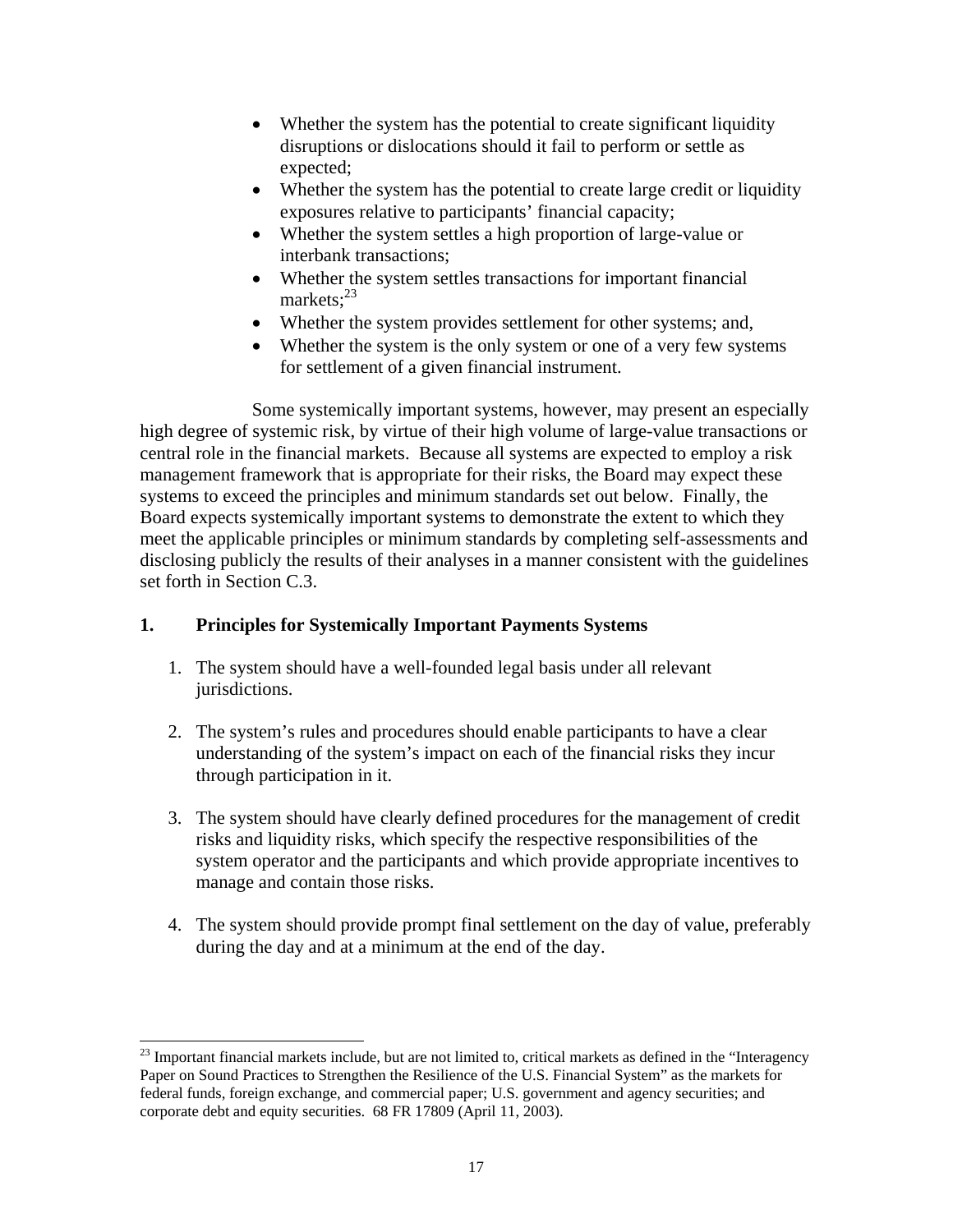- 5. A system in which multilateral netting takes place should, at a minimum, be capable of ensuring the timely completion of daily settlements in the event of an inability to settle by the participant with the largest single settlement obligation.
- 6. Assets used for settlement should preferably be a claim on the central bank; where other assets are used, they should carry little or no credit risk and little or no liquidity risk.
- 7. The system should ensure a high degree of security and operational reliability and should have contingency arrangements for timely completion of daily processing.
- 8. The system should provide a means of making payments which is practical for its users and efficient for the economy.
- 9. The system should have objective and publicly disclosed criteria for participation, which permit fair and open access.
- 10. The system's governance arrangements should be effective, accountable and transparent.

## **2. Minimum Standards for Systemically Important Securities Settlement Systems and Central Counterparties**

 The CPSS-IOSCO Recommendations apply to the full set of institutional arrangements for confirmation, clearance, and settlement of securities transactions, including those related to market convention and pre-settlement activities. As such, not all of these standards apply to all systems. Moreover, the standards applicable to a particular system also will vary based on the structure of the market and the system's design.

 While the Board endorses the CPSS-IOSCO Recommendations in their entirety, its primary interest for purposes of this policy is in those recommendations related to the settlement aspects of financial transactions, including the delivery of securities or other financial instruments against payment, and related risks. The Board expects that systems engaged in the management or conduct of clearing and settling financial transactions to meet the expectations set forth in the applicable set of CPSS-IOSCO Recommendations.

- a. Recommendations for Securities Settlement Systems
	- 1. Securities settlement systems should have a well-founded, clear, and transparent legal basis in the relevant jurisdictions.
	- 2. Confirmation of trades between direct market participants should occur as soon as possible after the trade execution, but no later than the trade date  $(T+0)$ . Where confirmation of trades by indirect market participants (such as institutional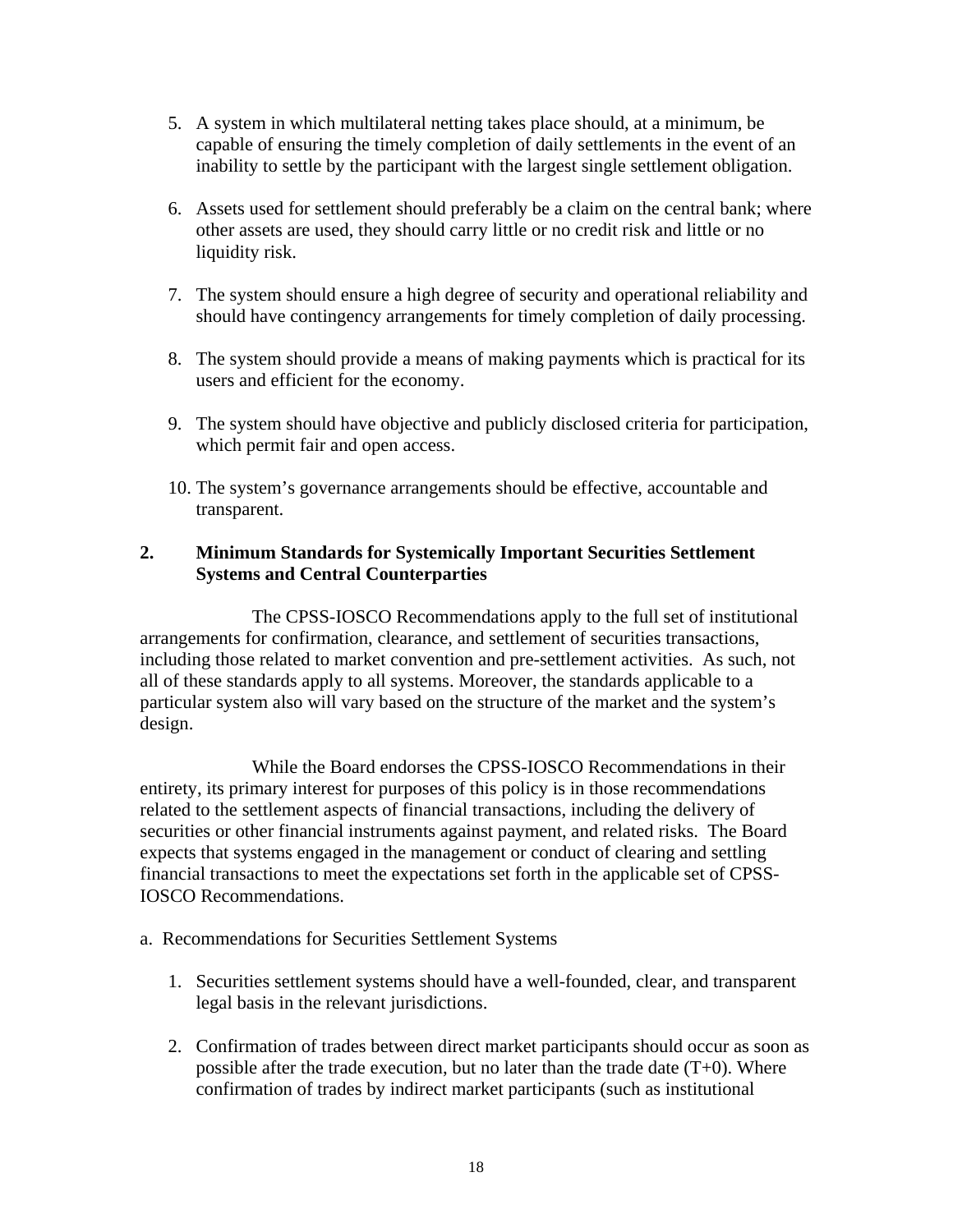investors) is required, it should occur as soon as possible after the trade execution, preferably on T+0, but no later than T+1.

- 3. Rolling settlement should be adopted in all securities markets. Final settlement should occur no later than T+3. The benefits and costs of a settlement cycle shorter than T+3 should be evaluated.
- 4. The benefits and costs of a central counterparty should be evaluated. Where such a mechanism is introduced, the central counterparty should rigorously control the risks it assumes.
- 5. Securities lending and borrowing (or repurchase agreements and other economically equivalent transactions) should be encouraged as a method for expediting the settlement of securities transactions. Barriers that inhibit the practice of lending securities for this purpose should be removed.
- 6. Securities should be immobilized or dematerialized and transferred by book entry in central securities depository to the greatest extent possible.
- 7. Central securities depositories should eliminate principal risk linking securities transfers to funds transfers in a way that achieves delivery versus payment.
- 8. Final settlement should occur no later than the end of the settlement day. Intraday or real time finality should be provided where necessary to reduce risks.
- 9. Central securities depositories that extend intraday credit to participants, including central securities depositories that operate net settlement systems, should institute risk controls that, at a minimum, ensure timely settlement in the event that the participant with the largest payment obligation is unable to settle. The most reliable set of controls is a combination of collateral requirements and limits.
- 10. Assets used to settle the ultimate payment obligations arising from securities transaction should carry little or no credit or liquidity risk. If central bank money is not used, steps must be taken to protect central securities depository members from potential losses and liquidity pressures arising from the failure of the cash settlement agent whose assets are used for that purpose.
- 11. Sources of operational risk arising in the clearing and settlement process should be identified and minimized through the development of appropriate systems, controls and procedures. Systems should be reliable and secure, and have adequate, scalable capacity. Contingency plans and backup facilities should be established to allow for the timely recovery of operations and completion of the settlement process.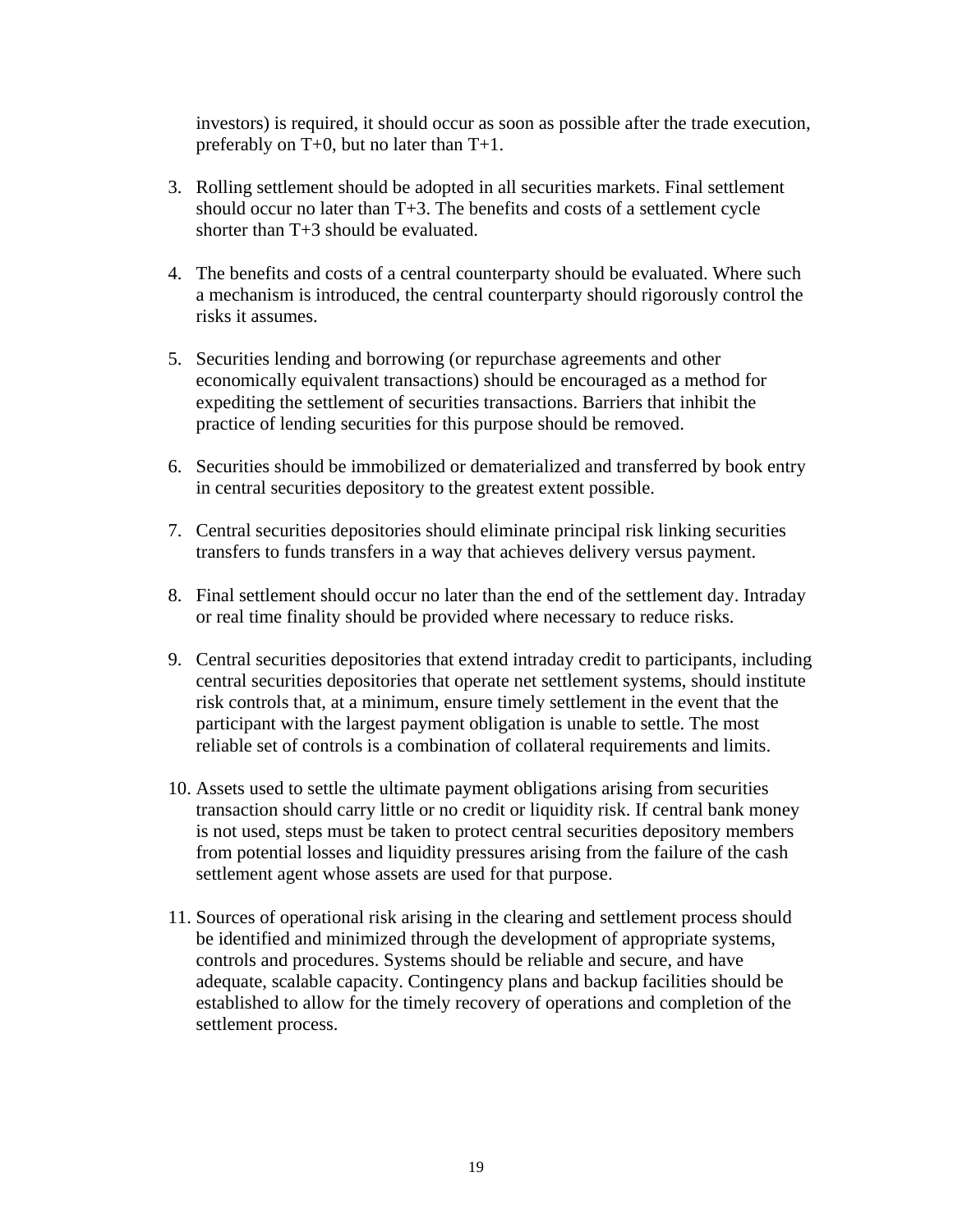- 12. Entities holding securities in custody should employ accounting practices and safekeeping procedures that fully protect customers' securities. It is essential that customers' securities be protected against the claims of a custodian's creditors.
- 13. Governance arrangements for central securities depositories and central counterparties should be designed to fulfill public interest requirement and to promote the objectives of owners and users.
- 14. Central securities depositories and central counterparties should have objective and publicly disclosed criteria for participation that permit fair and open access.
- 15. While maintaining safe and secure operations, securities settlement systems should be cost-effective in meeting the requirements of users.
- 16. Securities settlement systems should use or accommodate the relevant international communication procedures and standards in order to facilitate efficient settlement of cross-border transactions.
- 17. Central securities depositories and central counterparties should provide market participants with sufficient information for them to identify and evaluate accurately the risks and costs associated with using the central securities depository or central counterparty services.
- 18. Securities settlement systems should be subject to transparent and effective regulation and oversight. Central banks and securities regulators should cooperate with each other and with other relevant authorities.
- 19. Central securities depositories that establish links to settle cross-border trades should design and operate such links to reduce effectively the risks associated with cross-border settlement.
- b. Recommendations for Central Counterparties
	- 1. A central counterparty should have a well founded, transparent, and enforceable legal framework for each aspect of its activities in all relevant jurisdictions.
	- 2. A central counterparty should require participants to have sufficient financial resources and robust operational capacity to meet obligations arising from participation in the central counterparty. A central counterparty should have procedures in place to monitor that participation requirements are met on an ongoing basis. A central counterparty's participation requirements should be objective, publicly disclosed, and permit fair and open access.
	- 3. A central counterparty should measure its credit exposures to its participants at least once a day. Through margin requirements, other risk control mechanisms, or a combination of both, a central counterparty should limit its exposures to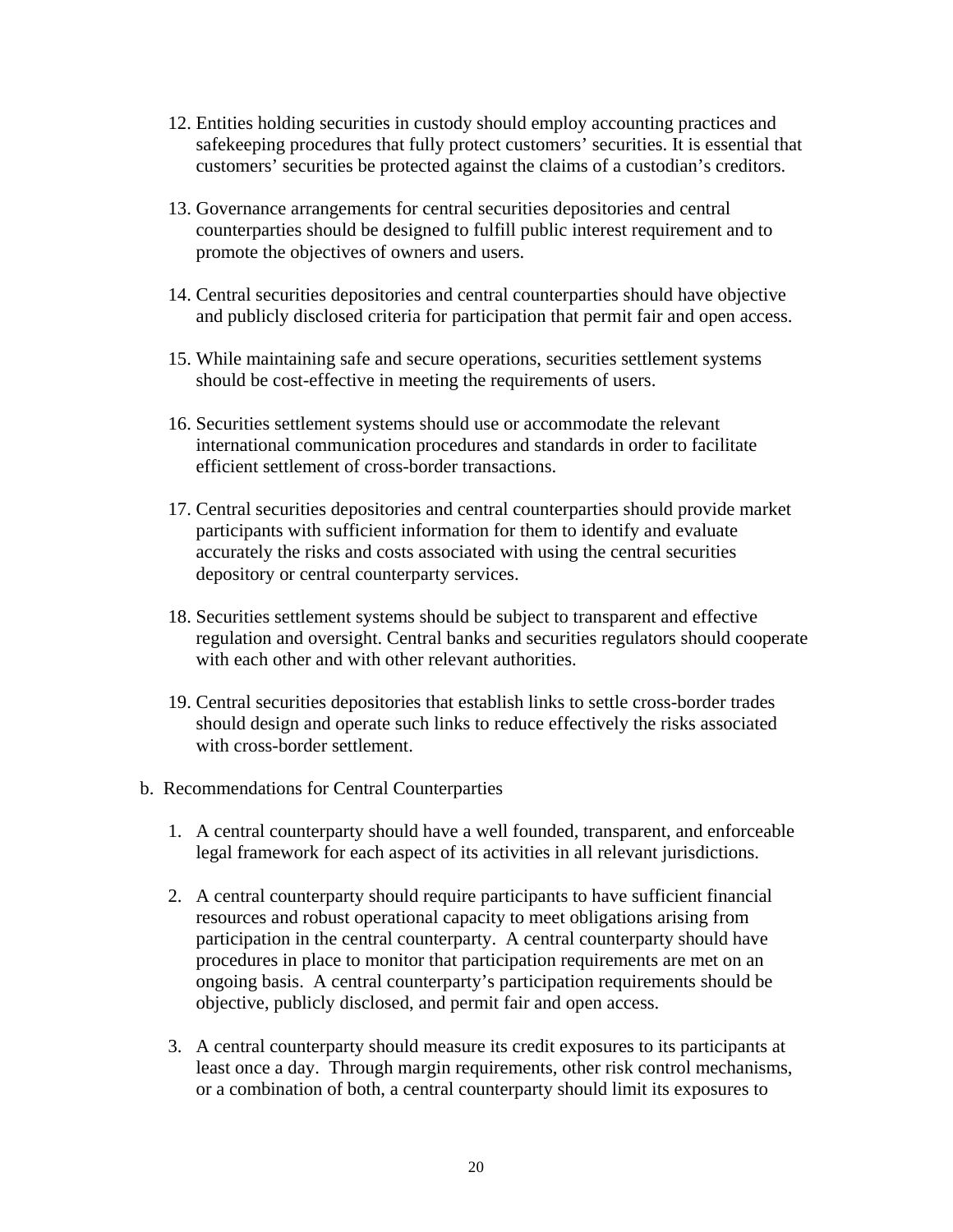potential losses from defaults by its participants in normal market conditions so that the operations of the central counterparty would not be disrupted and nondefaulting participants would not be exposed to losses that they cannot anticipate or control.

- 4. If a central counterparty relies on margin requirements to limit its credit exposures to participants, those requirements should be sufficient to cover potential exposures in normal market conditions. The models and parameters used in setting margin requirements should be risk-based and reviewed regularly.
- 5. A central counterparty should maintain sufficient financial resources to withstand, at a minimum, a default by the participant to which it has the largest exposure in extreme but plausible market conditions.
- 6. A central counterparty's default procedures should be clearly stated, and they should ensure that the central counterparty can take timely action to contain losses and liquidity pressures and to continue meeting its obligations. Key aspects of the default procedures should be publicly available.
- 7. A central counterparty should hold assets in a manner whereby risk of loss or of delay in its access to them is minimized. Assets invested by a central counterparty should be held in instruments with minimal credit, market, and liquidity risks.
- 8. A central counterparty should identify sources of operational risk and minimize them through the development of appropriate systems, controls, and procedures. Systems should be reliable and secure, and have adequate, scalable capacity. Business continuity plans should allow for timely recovery of operations and fulfillment of a central counterparty's obligations.
- 9. A central counterparty should employ money settlement arrangements that eliminate or strictly limit its settlement bank risks, that is, its credit and liquidity risks from the use of banks to effect money settlements with its participants. Funds transfers to a central counterparty should be final when effected.
- 10. A central counterparty should clearly state its obligations with respect to physical deliveries. The risks from these obligations should be identified and managed.
- 11. Central counterparties that establish links either cross-border or domestically to clear trades should evaluate the potential sources of risks that can arise, and ensure that the risks are managed prudently on an ongoing basis. There should be a framework for cooperation and coordination between the relevant regulators and overseers.
- 12. While maintaining safe and secure operations, central counterparties should be cost-effective in meeting the requirements of participants.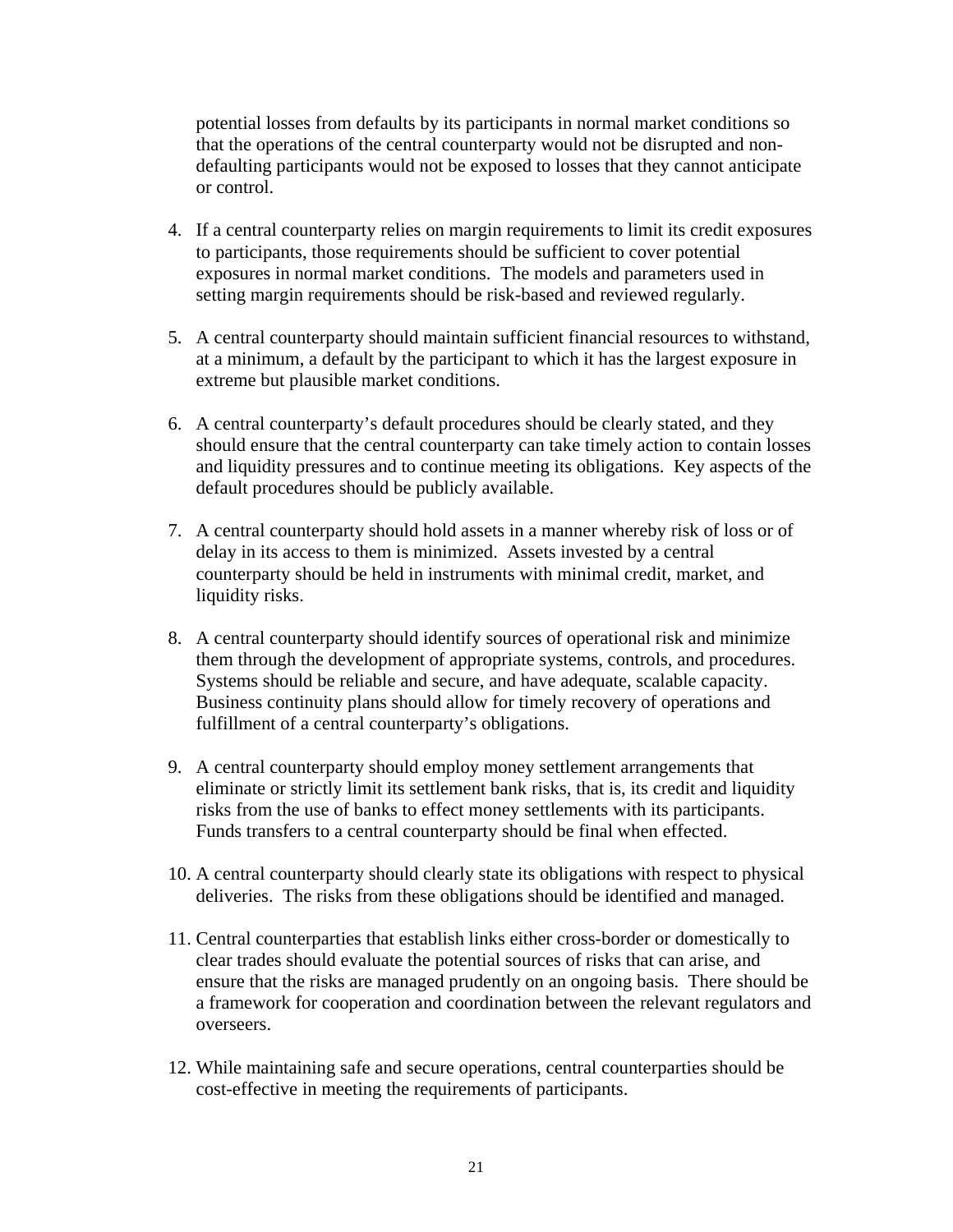- 13. Governance arrangements for a central counterparty should be clear and transparent to fulfill public interest requirements and to support the objectives of owners and participants. In particular, they should promote the effectiveness of a central counterparty's risk management procedures.
- 14. A central counterparty should provide market participants with sufficient information for them to identify and evaluate accurately the risks and costs associated with using its services.
- 15. A central counterparty should be subject to transparent and effective regulation and oversight. In both a domestic and an international context, central banks and securities regulators should cooperate with each other and with other relevant authorities.

#### **3. Self-Assessments by Systemically Important Systems**

 $\overline{a}$ 

 Users and others outside the user community (such as prospective users or other public authorities) commonly are interested in understanding how systemically important payments and settlement systems function in order to manage their risks. At this time, different disclosure practices and requirements for payments and settlement systems have resulted in varying levels of information being disseminated to users and others. Users and other persons may find it difficult to obtain access to sufficient information to understand and assess a particular system's approach to risk management against internationally accepted principles and minimum standards. Broadening the availability of information concerning a system's risk management controls, governance, and legal framework, for example, can facilitate this understanding and analysis and also assist those interested in a system in evaluating and managing any risk exposure.<sup>24</sup>

 The Board believes that the implementation of the applicable principles and minimum standards by systemically important systems can foster greater financial stability in payments and settlement systems. The Board further believes that operators of systemically important systems are well positioned to assess and demonstrate the extent to which they have implemented the principles or minimum standards in this policy. Therefore, in furtherance of its policy objectives, the Board expects systemically important systems subject to its authority to complete comprehensive, objective selfassessments against the applicable principles or minimum standards in this policy and disclose publicly the results of these efforts. Adopting this self-assessment framework, however, does not preclude the Federal Reserve from independently assessing compliance of systemically important systems with relevant rules, regulations, and Federal Reserve policies.

<sup>&</sup>lt;sup>24</sup> The Board considers self-assessments as only one resource for users and other persons to consider when evaluating any risks associated with a particular system. In order to effectively identify and manage risks, a user or other interested person may need to consider other relevant documentation such as the system's rules, operating procedures, or organizational documents. These materials may be publicly available or may need to be requested from the system directly.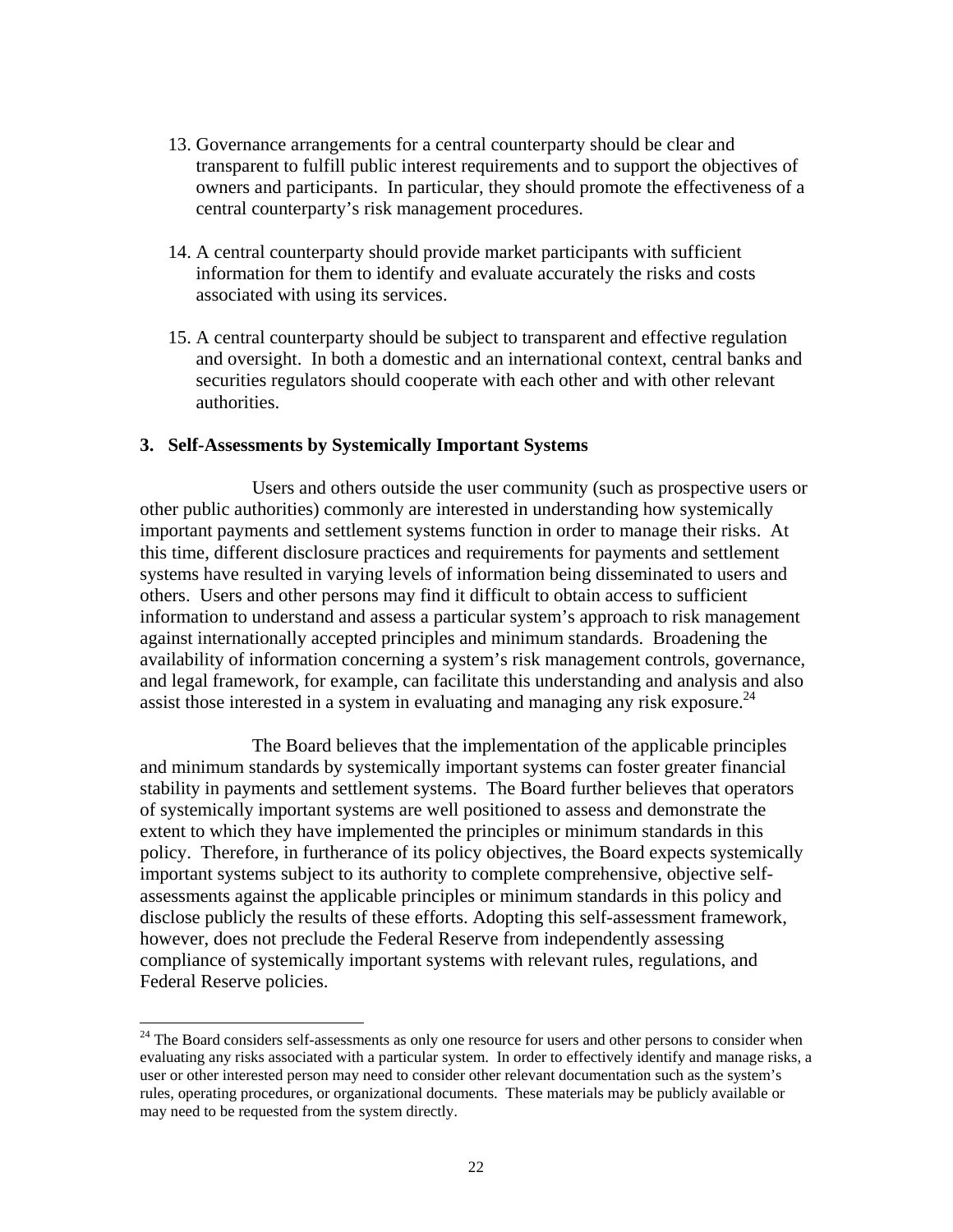The Board expects systemically important systems subject to its authority to complete self-assessments based on the following guidelines. First, systemically important systems are expected to document the basis for their self-assessment and support any conclusions regarding the extent to which they meet a particular principle or minimum standard.<sup>25</sup> System operators should use one of the following assessment categories to describe the extent to which the system meets a particular principle or minimum standard: observed, broadly observed, partly observed, or non-observed. The CPSS and CPSS-IOSCO have developed implementation guidelines and assessment methodologies that can assist system operators in structuring their self-assessments and assigning an assessment category. Accordingly, payment system operators are encouraged to consult Section 7 of the Core Principles for guidance when developing their self-assessments and in measuring the extent to which the system meets each principle.<sup>26</sup> Likewise system operators for securities settlement systems and central counterparties are encouraged to consult the assessment methodology for the relevant minimum standards for further guidance on each minimum standard and are encouraged to respond to the key questions included therein.<sup>27</sup> A system may consult the Board for assistance with respect to the principles and minimum standards and the completion of its assessment. Second, to further ensure system accountability for accuracy and completeness, the Board expects the system's senior management and board of directors to review and approve self-assessments upon completion. Third, to achieve broad disclosure, the system is expected to make its self-assessments readily available to the public, such as by posting the self-assessment on the system's public website. Finally, in order for self-assessments to reflect correctly the system's current rules, procedures, and operations, the Board expects a systemically important system to update the relevant parts of its self-assessment following material changes to the system or its environment. At a minimum, a systemically important system would be expected to review its selfassessment every two years to ensure continued accuracy.

 As part of its ongoing oversight of systemically important payments and settlement systems, the Federal Reserve will review published self-assessments by systems subject to the Board's authority to ensure the Board's policy objectives and expectations are being met.<sup>28</sup> Where necessary, the Federal Reserve will provide

 $\overline{a}$ 

 $^{27}$  In November 2002, CPSS-IOSCO published an Assessment Methodology for the Recommendations for SSS, which is available at http://www.bis.org/publ/cpss51.htm. In November 2004, CPSS-IOSCO published the CCP Recommendations and an Assessment Methodology, which are available at http://www.bis.org/publ/cpss64.htm. These assessment methodologies for the CPSS-IOSCO Recommendations include key questions to assist an assessor in determining to what extent a system meets a particular minimum standard.

<sup>&</sup>lt;sup>25</sup> While the Board expects self-assessments to be robust, it does not expect payments and settlement systems to disclose publicly sensitive information that would expose system vulnerabilities or otherwise put the system at risk (e.g., specific business continuity plans).<br><sup>26</sup> The Core Principles include implementation guidelines and an implementation summary for each

principle. The guidelines provide both detailed explanations of each principle and general examples of ways to interpret and implement them.

 $28$  Any review of an assessment by the Federal Reserve should not be viewed as an approval or guarantee of the accuracy of a system's self-assessment. Furthermore, the contents of a review of a self-assessment would be subject to the Board's rules regarding disclosure of confidential supervisory information. Therefore, without the express approval of the Board, a system would not be allowed to state publicly that